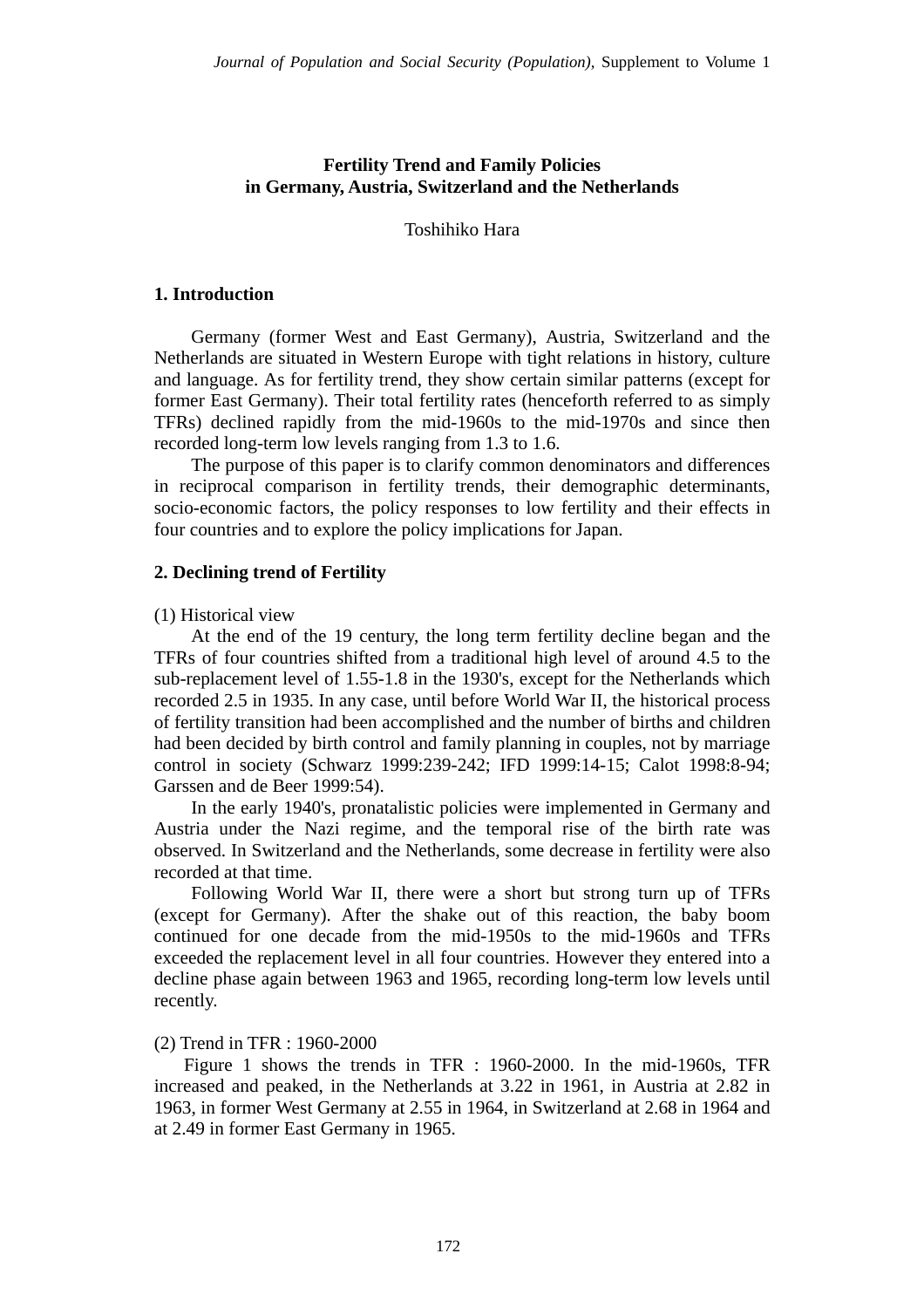After that, TFR continued to fall dramatically below replacement level until around 1975 and to stagnate at the low level ranging from 1.3 to 1.6 for 25 years with some fluctuation. The only exception is former Eastern Germany. TFR began to rise since 1976 with certain effects of pronatalistic family policies, recorded the new peak level of 1.94 in 1980 and sustained a higher level than the other areas. After the fall of the Berlin Wall, due to so called "Demographic Shocks", TFR dropped drastically to 0.77 in 1993.

TFR level in 2000 is 1.38 in former West Germany, 1.22 in former East Germany, 1.34 in Austria, 1.50 in Switzerland and 1.72 in the Netherlands. The recent trend shows former East Germany's gradual catch-up to former West Germany and the recuperation in the Netherlands since 1997.

## (3) Completed fertility of female birth cohort

Figure 2 shows the trends in completed fertility of female birth cohorts born in 1930 and after (henceforth referred to as simply CTFR).

CTFR increased and peaked, in the Netherlands at 2.67 for cohort in 1930, in both part of Germany at 2.22 for cohort in 1932, in Switzerland at 2.20 for cohort in 1933 and in Austria at 2.45 for cohort in 1934. After that, CTFR began to fall. The cohort fertility fell below 2.0 for cohort in 1940 in both part of Germany, in Switzerland for cohort in 1942, in Austria for cohort in 1943 and in the Netherlands for cohort in 1946.

In recent trends, the lowest level of CTFR is 1.48 for cohort in 1965 in former West Germany, then at 1.47 for cohort in 1967 in former Eastern Germany, at 1.54 for cohort in 1967 in Austria, at 1.65 for cohort in 1965 in Switzerland and at 1.76 for cohort in 1965 in the Netherlands. Every country still shows very low level cohort fertility but their declines seem to be continued.

## **3. Demographic determinants on fertility trend**

(1) marriage and divorce

a. Total marriage rate and proportion of ever married women

Figure 3 shows the trends in total female first marriage rates (henceforth referred to as simply TFFMR):1960-2000. In the 1960's, TFFMRs were above the level of 1 (except for Switzerland) due to continuing marriage boom from the 1950's. But following the 1970's, they have begun to decline swiftly to very low levels and stagnated since the 1980's at around 0.6.

In the case of the former Eastern Germany, TFFMR rose slightly from 1975, went down since 1978 to 1983, went up again to 1987, dropped after the fall of the Berlin Wall and recovered. It shows the complicated movement as reflections of changes in family policies and social systems.

In trend in TFFMR of Austria, also abrupt ups and downs in 1972, 1983 and 1987 can be observed in concern with changes of preferential tax system for marriage.

 Figure 4 shows the trends in female first marriages from the cohort perspective. The proportions of ever married women by age 50 for cohorts born before 1945 were around 95% in the Netherlands and former West Germany, 90% in Austria,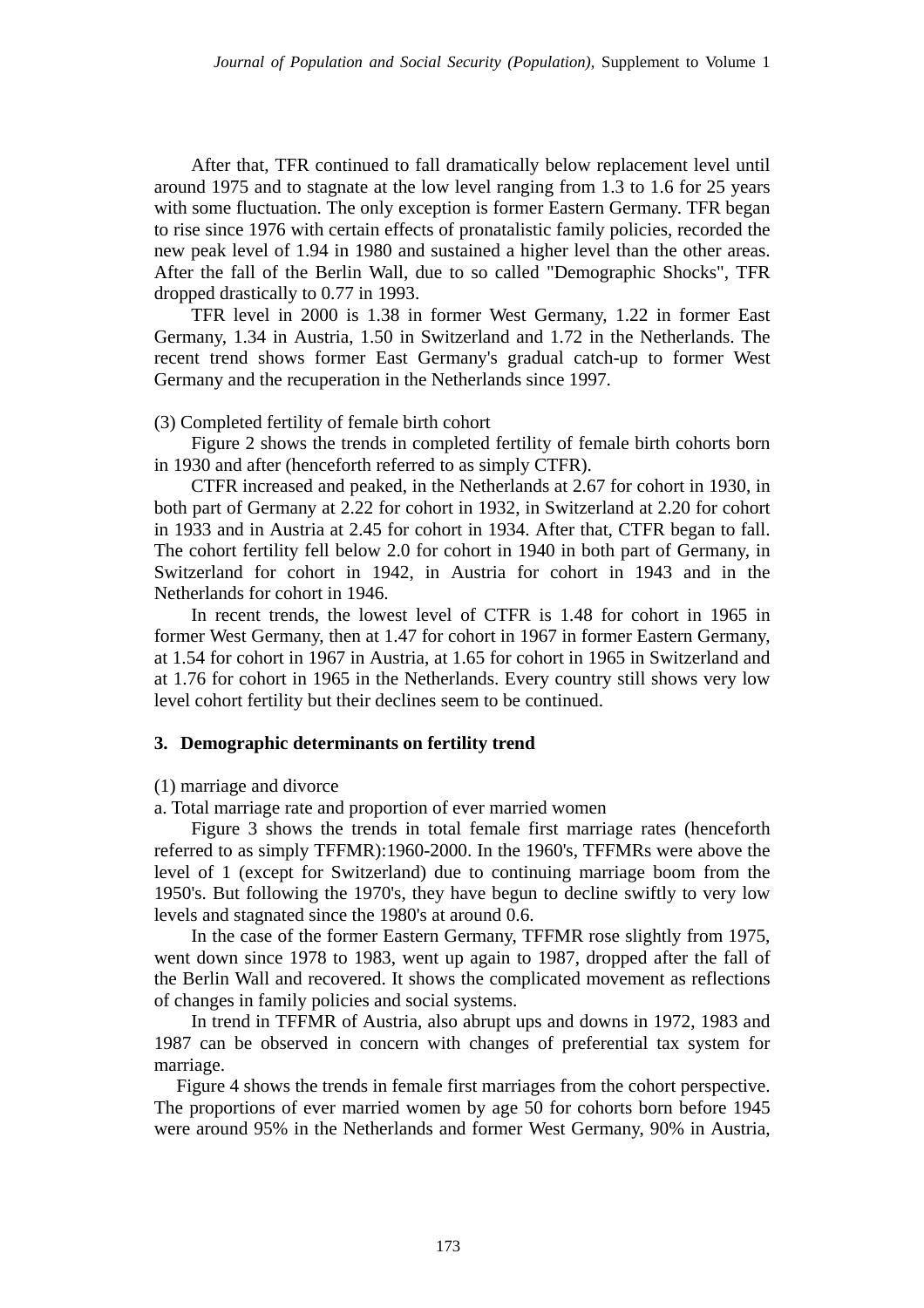85% in Switzerland, one can say it was a period when virtually everybody married. However, in the following generations, these proportions decreased step by step and are expected to decline to 72-75% for the cohorts 1966-1967.

 In the case of former Eastern Germany, this proportion marked exceptional trend like TFFMR. From cohort 1935 to cohort 1944, this rose up to 96% and was stable until cohort 1951. It is said that the high levels of ever married proportion in these generations were due to the family policy of the government, which gave priority to married couples to obtain their living quarters. On the other hand, this proportion of Austria shows almost the same trend with other countries and it means the changes in marriage support policy caused no substantial impact on cohort marriage behavior in long term.

### b. Mean age of women at first marriage (below age 50)

 Figure 5 shows the trends in mean age of women at first marriage. In 1960, it recorded 23.7 years in former West Germany, 22.6 years in former East Germany, 24.0 years in Austria, 24.9 years in Switzerland and 24.2 years in the Netherlands. It continued to be lower and bottomed out at 24.1 years in 1971 in Switzerland, at 22.6 years in 1973 in the Netherlands, at 22.7years in 1974 in Austria, at 22.5 years in 1975 in former West Germany and at 21.7 in 1978 in former East Germany. Then, it began to rise again and continued to climb higher to the present. The mean age of women at first marriage in 1997 (where the comparative data are available) is 26.8 years in former West Germany, 26.0 years in former East Germany, 26.5 years in Austria, 27.5 years in Switzerland and 27.4 years in the Netherlands.

Figure 6 shows the trends in mean age of women at first marriage from the cohort perspective. The curves indicate the same movements of timing shift of marriage and the turning points to postponement are observed nearby cohort 1947. The mean age of women at first marriage in cohort 1966 (where the comparative data are available) is 26.1 years in former West Germany, 23.0 years in former East Germany, 25.2 years in Austria, 27.0 years in Switzerland and 26.2 in the Netherlands.

The mean age of marriage both in period and cohort is relatively high in Switzerland and low in former East Germany and in Austria.

### c. Mean age at childbirth

The trends in mean age at childbirth in 1960-2000 (Fig. 7) shows the almost same pattern with marriage behavior. It fell down until 1974-1975, then turned to rise and continued to be higher to the present. As for mean age at first childbirth, this trend change began a little earlier, i.e., from 1970-1971 (Fig. 8).

In any case, it is interesting that the postponement of childbirth began in every country a few years later after when TFR has commenced to decrease. Inversely, the mean age at childbirth continued to decline during the swift fertility declines from 1964 to 1974. This paradoxical movement of the mean age at childbirth should be better explained by the falling mean age at first marriage until the mid-1970's.

Mean age at childbirth (in parentheses mean age at first childbirth) in 1999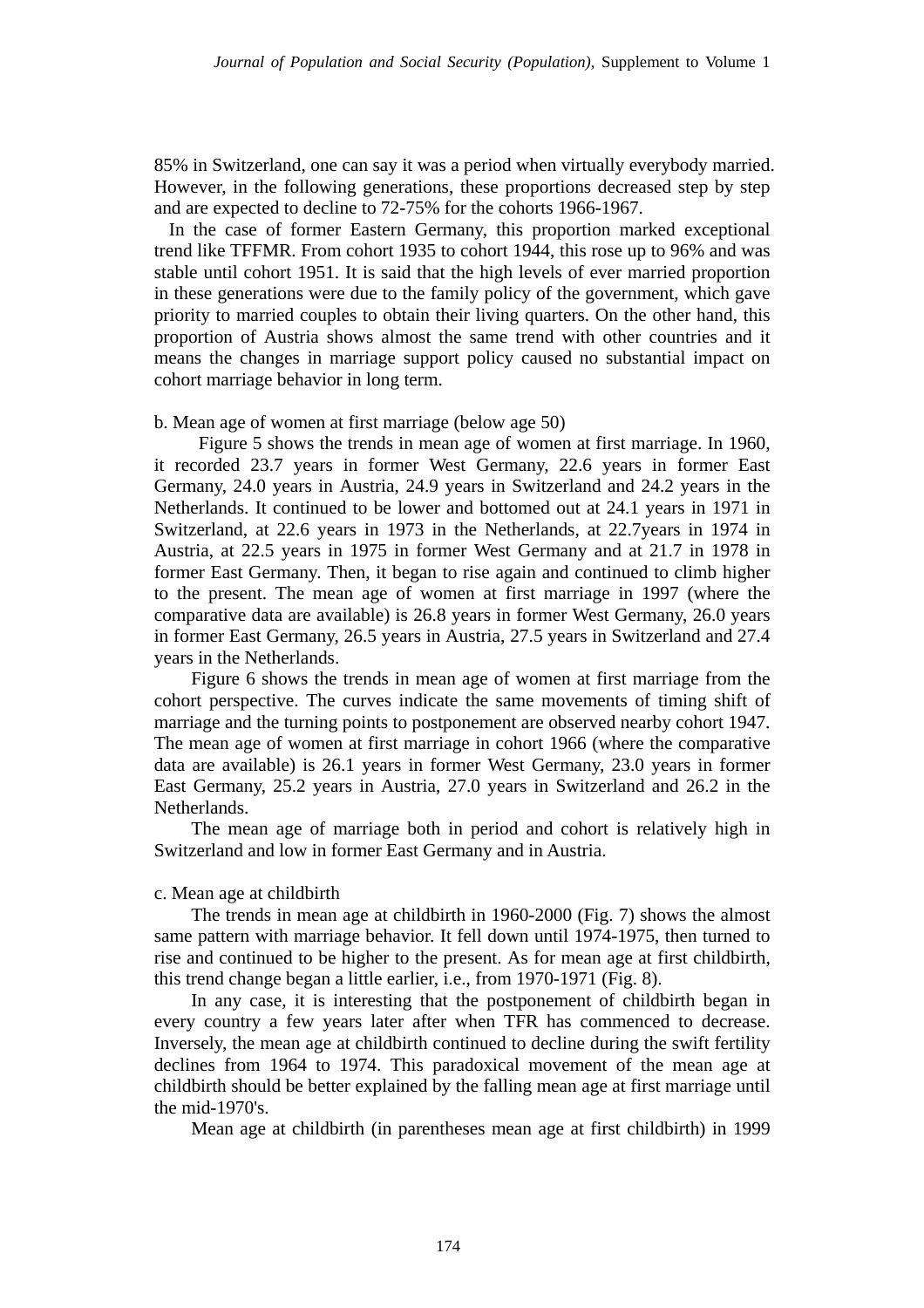recorded 28.9 years (28.0 years) in former West Germany, 27.5 years (27.6 years) in former East Germany, 28.1 years (26.3 years) in Austria, 29.7 years (28.5 years) in Switzerland and 30.3 years (28.7 years) in the Netherlands. It is very high in the Netherlands and Switzerland, relatively low in former East Germany and Austria.

From the cohort perspective (Fig. 9), the lowest level of mean age at childbirth is observed in birth cohort 1942-1946. The mean age at childbirth in cohort 1965 (where the comparative data are available) is 28.7 years in former West Germany, 24.9 years in former East Germany, 27.2 years in Austria, 29.3 years in Switzerland and 29.9 in the Netherlands. Only in former East Germany, a temporal reversal in the postponement of childbirth is observed from cohort 1956 to cohort 1961, which is assumed to be due to pronatalistic family policy of SED (Sozialistische Einheitspartei Deutschlands).

### d. Total divorce rate 1960-2000

Figure 10 shows the total divorce rate in the countries in 1960-2000. It continued to increase linearly from the level of 15% in 1960 to the level of 40%-50% in 1998. Exceptional trends are the abrupt drop in 1978 in former West Germany due to the reform of divorce law and the one from 1990 to 1992 in former East Germany due to the procedural delay in fall of the Berlin Wall and in unification.

## (2) Cohabitation and Extra-marital births

### a. Cohabitation

According to the Fertility and Family Survey (FFS) taken in 1992-1995(Klijzing&Macura 1997:889), the proportions of consensual union in female samples aged 20-24 (in parentheses 25-30) at interview were 12%(14%)in former West Germany, 16%(12%)in former East Germany, 21%(24%)in the Netherlands, 25%(20%)in Switzerland and 25%(21%)in Austria. They were still far lower than 44%(31%)in Sweden. These proportions in the 30s were almost half of the ones in the 20s. It is justified to say with this data that cohabitation is not spreading as an alternative living arrangement for marriage (Table 1).

According to the Clearinghouse on International Developments in Child, Youth and Family Policies at Columbia University, the percentage of couples living in a consensual union aged at 16-29 in 1996 were 40% in Germany, 39% in Austria, 40% in Switzerland and 46% in the Netherlands. They shows that the cohabitation became a popular life style at least among young peoples, even though it was not so much as in Sweden recording 73%. On the other hand, the same data indicate that the cohabitation rates in all ages in the countries were still around 11% (no data on Germany) and stayed at about a half of 27% in Sweden (Table 2).

 As the backgrounds of this limited spreading of cohabitation, the instability of partnership and lower fertility in consensual union in comparison with those in married couples are pointed out and once children are expected or born, the consensual unions are transformed into marriage, thus, unmarried cohabitation with own children remains rather rare(Niemeyer 1994; Klein 1999; Müller 1999; Hara 2001a). Inversely, the consensual unions among young couples in the four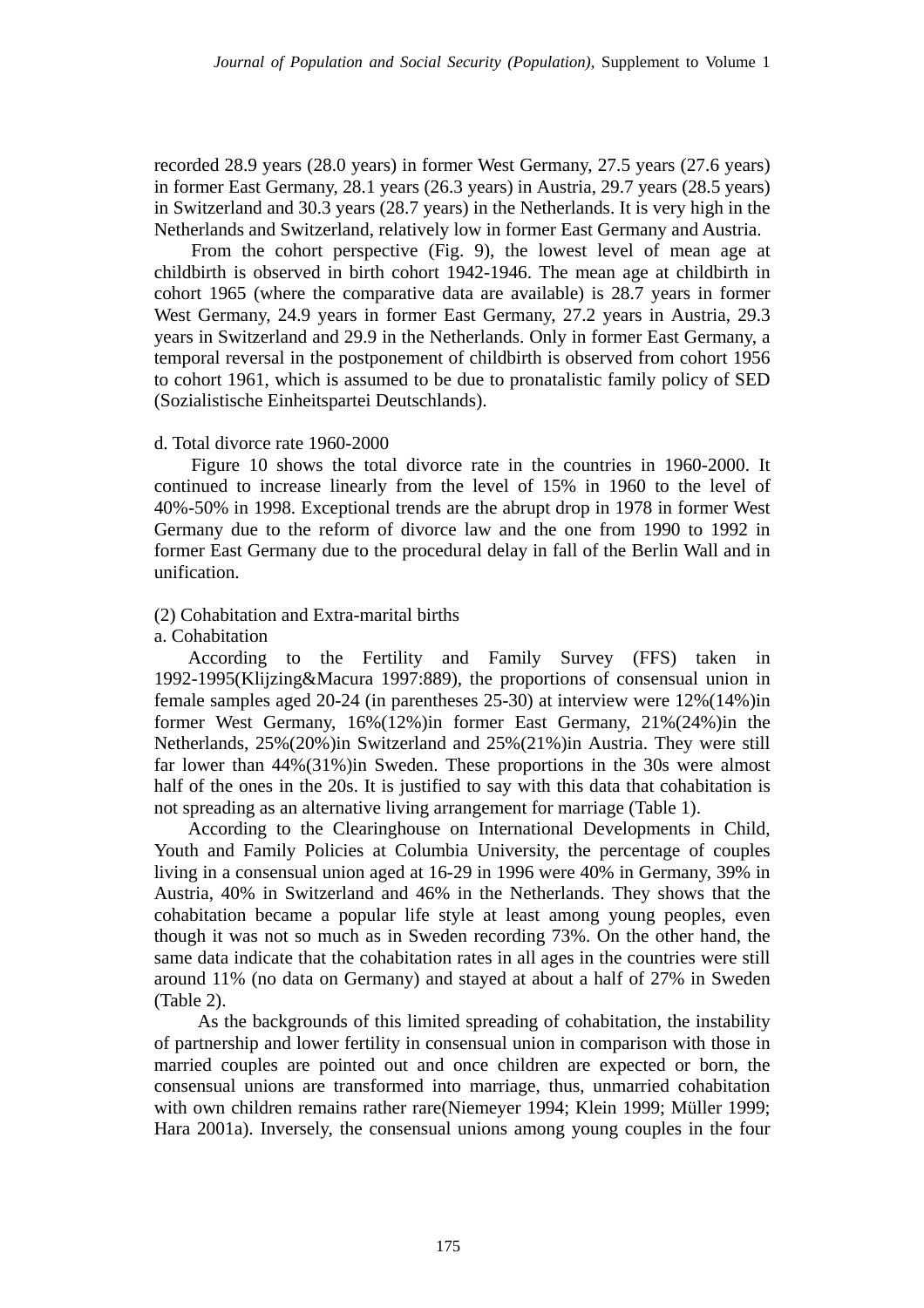countries have only premarital character.

#### b. Extra-marital births

Figure 11 shows the extra-marital births ratios per 100 live births 1960-2000. They stayed at a still low level in the early 1960's, when the baby boom was lasting, but began to rise from about 1968 and continued to increase to the present. This ratio in 1999 (where the comparative data are available) is 17.7 in former West Germany, 49.9 in former East Germany, 30.5 in Austria, 10.0 in Switzerland and 22.7 in the Netherlands. It tends to be high in former East Germany and Austria, very low in Switzerland.

It is to be noticed that around 35 % of children born in out-of-wedlock in former West Germany and about 50% in former East Germany are commonly legitimated after marriage of parents and around 30% of them are brought up by their mother and their father-in-low (Dorbitz and Gärtner 1998:387-391).

The relatively high level of extra-marital births ratio in Austria is known to have a large deviation among the local areas due to the different historical background for several centuries. It depends basically on the tradition of agricultural production, land ownership and the influence of Counter-Reformation in the 17th century in each area (BMUJF 1999:141-146).

In Switzerland, this ratio started to rise in the 1980's with the increase of cohabitation, continues since 1992 to go accelerate up again, even though the level of the ratio itself is still relatively low in Europe. In the Netherlands, also, it rises up swiftly since the 1980's with the growing number of consensual unions but about three in ten unmarried mothers get married sooner or later (Garssen and de Beer 1999:56).

#### (3) Contraceptive methods and legal abortions ratio

After introducing the oral pill into market in the mid-1960s, the modern contraceptive methods including rings and sterilization, spread swiftly and it is reported that nowadays one practices nearly perfect birth control from youth. The major contraceptive method for women is the oral pill but the young people tend to combine it with condom and elders prefer to use IUD (Intra Uterine Devices) or nothing.

Abortion was legalized in 1976 in former West Germany, in 1972 in former East Germany, in 1975 in Austria and in the Netherlands. In Switzerland, the regulations are different in each canton.

In any case, there were heated controversies about it in the 1970's due to the religious background in the countries, except for former East Germany, which was under a socialist regime. The legal abortion ratios climbed up to high level after legalization, but after then continued to decline to record low levels at present in the countries except for former East Germany, where this ratio keeps a comparatively high level (Fig. 12).

## (4) Tempo and quantum

## a. Ryder Index

For the better observation of fertility trend, it is necessary to analyze TFRs in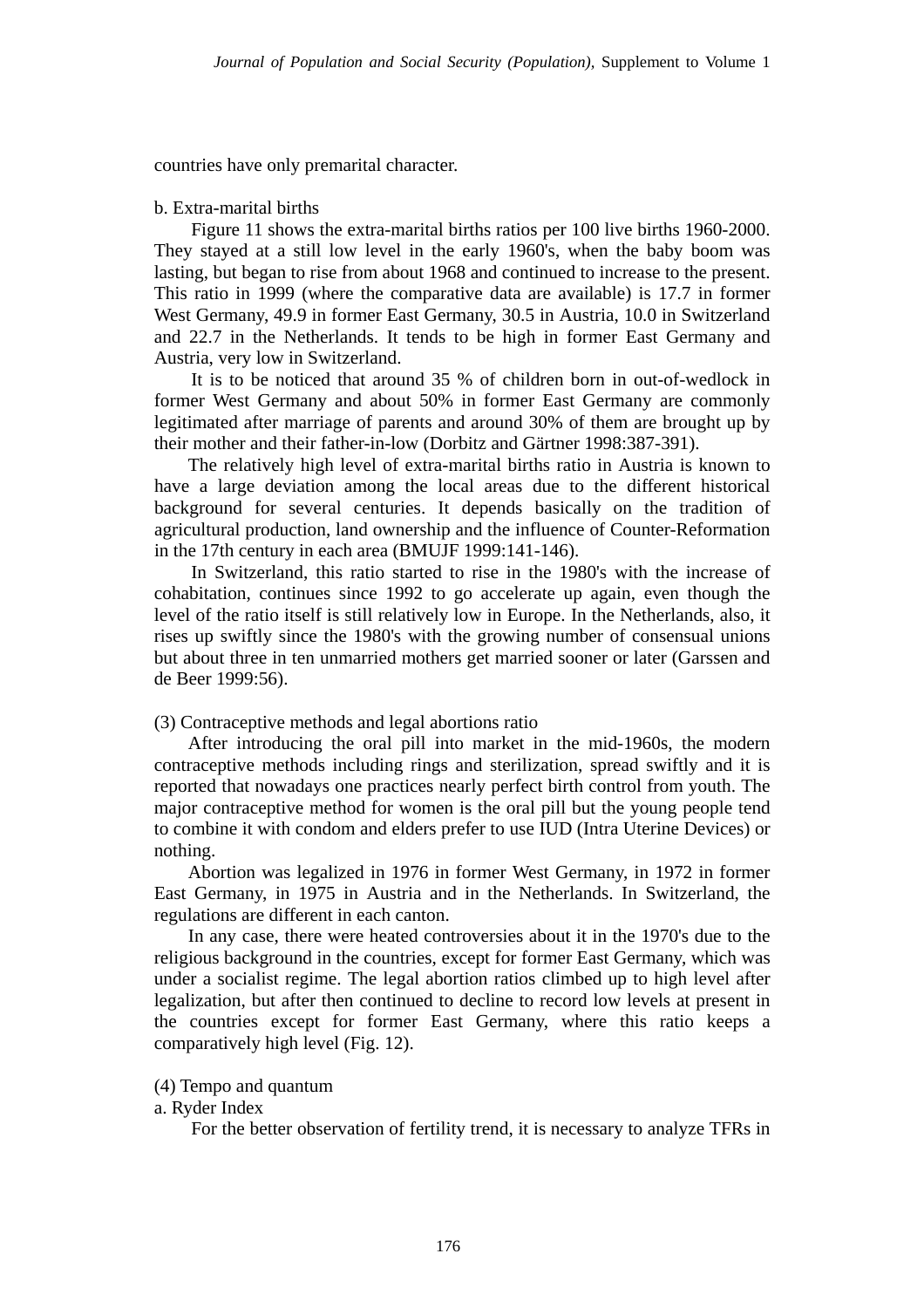tempo and quantum aspect. The former indicates the changes in childbearing timing and the latter shows the ones in the number of children of a woman in her life (Fukuda 1999:3).

In this study, the tempo index (henceforth referred to as simply TI) and the quantum index (QI) of TFRs in four countries since 1974 are calculated by Ryder 's method (Ryder 1980; Otani 1993).

 In former West Germany, QI declined consistently from 1.75 in 1974 to 1.50 in 1996, while TI shows some similarity with TFR (Fig.13). This indicates the periodical movement of TFR was strongly influenced by effect of timing change in childbearing. In addition, the TI ranging in 0.80-0.93 shows the fertility levels in TFR since 1974 appeared to be lower than cohort fertility trend due to postponement of childbirth. Further more, the little rise and fall of TI around 1981 suggest some timing effect of family policy changes in CDU (Christlich-Demokratische Union) government.

In former East Germany(Fig.13), TI trend showed a resemblance to TFR. but exceeded 1.0 since 1977, while QI tended to decline continuously from 1.83 in 1975 to 1.51 in 1996. It means that the rise of TFR from 1974 to 1980 in contrast to former West Germany was caused in fact only by the positive timing effect of the pronatalistic family policies of SED, which had no substantial impact on declining cohort fertility. The same is true in the case of drastic decrease caused by the negative timing effect after the fall of the Berlin Wall, when TI reached 0. 51 in 1993-1994.

In Austria (Fig.13), even though the total trends resemble those of former West Germany, QI declined from 1.93 in 1974 to 1.56 in 1998, i.e., the quantum changes in cohort fertility affect the periodical movement of TFR more deeply.

Switzerland and the Netherlands(Fig.13) show the similarity to former West Germany and Austria, however the up and down in TI is smaller. There were no obvious effects of family policies and only constant timing effect of the postponement of marriage and childbirth to a later age. Especially, in the case of the Netherlands, QI in 1999 indicates still the relatively high level of 1.77 among four countries and this means TFR in the Netherlands could be recovered to around 1.8, if the timing effect disappear (Table 3).

### b. Difference between TFR and CTFR

One needs all the CTFRs in reference to the age-specific fertility rates from 15 years to 44 years to calculate the Ryder Index in one period year. Thus, due to the limitation of available data, TI and QI could only be obtained since 1974.

To solve this problem, it is possible to use the difference between TFR in a period year and CTFR for cohort born 29 years ago. In this brief method, the quantum factor in a period year is represented by the CTFR for cohort aged 29 years old in the same period year, which corresponds to QI in Ryder 's method. The subtraction of this CTFR from TFR in the year indicates the tempo factor. If the value of it is positive, the timing of birth is advancing and if negative, it is postponing. The former case corresponds with  $TI > 1$ , the latter, with  $TI < 0$  in the Ryder Index.

The results in this brief method(Fig. 14) show that the rise and fall of TFR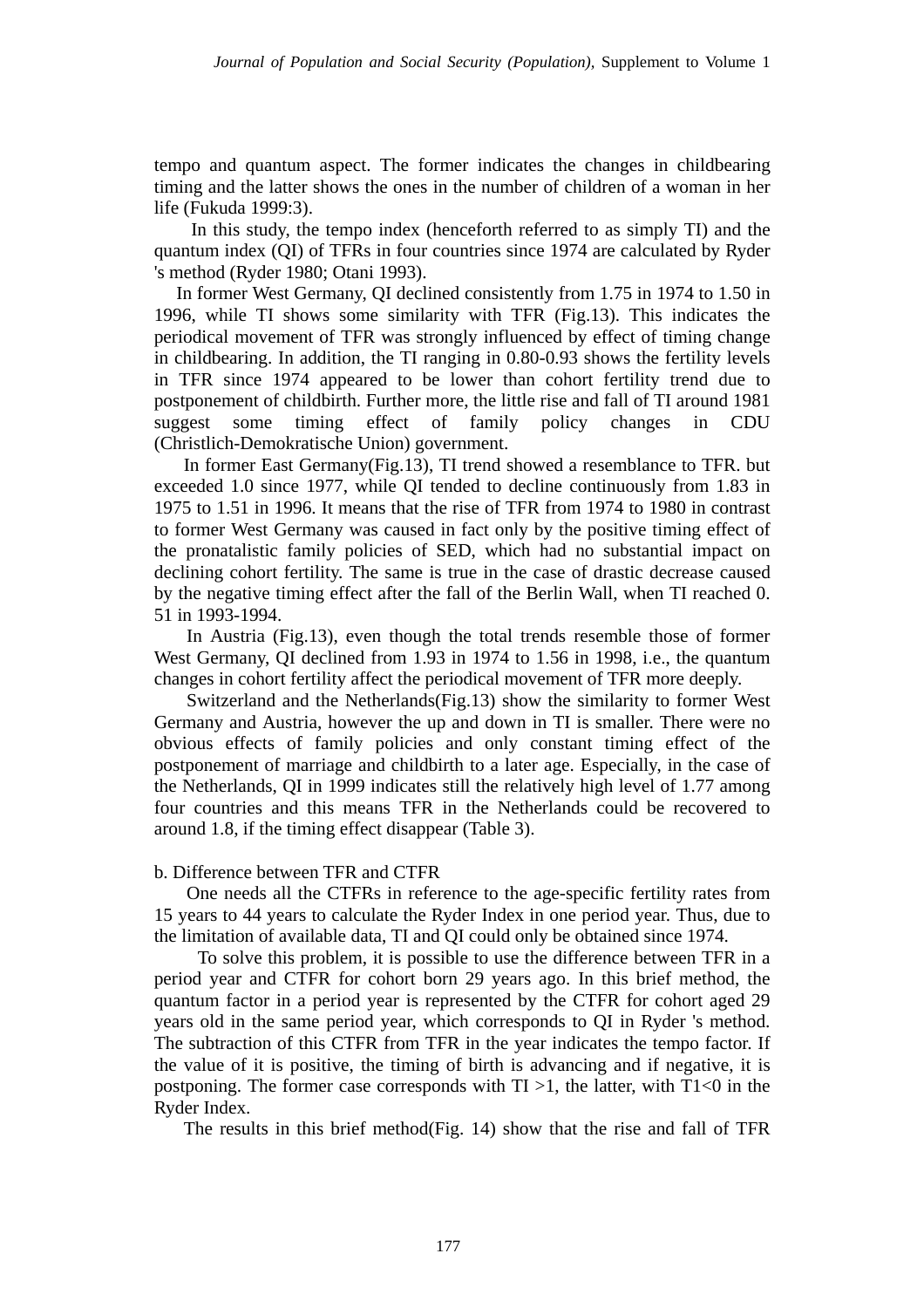from the 1960s to the mid of 1970s were attributed in large extent to the timing effect. In that period, the birth timing shifted to lower age because of the continued marriage boom among the young people until around 1974, while the fertility decline had already begun among the elder age brackets. Thus, the timing factor was positive until around 1966, when the influences of two moments were balanced; then it became negative with increasing weight of the latter. Since 1974, the same trend with the Ryder Index are observed.

## c. Thermo-graphic representations

As we have already seen, fertility trend is a complex phenomenon caused by the reproductive behavior of population both in period and cohort. It' s not easy to comprehend intuitively two different perspectives as a whole.

One possible solution of this problem is to make a three-dimensional graphic representation with X-axis for periods(calendar year), with Y-axis for fertility level, with Z axis for ages. It looks like a topographic map. One can observe the fertility trend both in period and cohort as a whole by turning this map in monitor. But we encounter some difficulty to read details. As the next alternative, one can draw contour lines in each fertility level and project them on a plane. In addition, one colors this contour map from red to violet in gradation according to the intensity of fertility. In this way, we obtain a thermo-graphic representations of age- and parity-specific fertility.

Thermo-graphic representations on age-specific fertility (Fig.15) demonstrate fertility trends in countries after World War II comprehensively.

The German-speaking countries and Netherlands show the almost same process (except former East Germany); there was an intensive baby boom among the 20s age bracket around 1964, after then fertility decline began from the 40s age bracket and spread to younger age bracket. Around 1974, the boom went out and the postponement of childbearing started.

In the case of former East Germany, the intensity of reproductive behavior among people in their early 20s was relatively stable at least before the fall of the Berlin Wall, even though the fertility declined in older age brackets.

On the other hand, Japanese age-specific fertility shows clearly a different pattern of development. Two baby booms were analyzed; the first in the wide range from the 20s to the middle of 30s directly after the War and their echo in the narrow range of the 20s, interrupted in 1966, the year of the *hinoe uma* or fiery horse (Chinese zodiac). Fertility declines after the first baby booms occurred both in younger and older age groups and the intensity of the reproductive behavior among the middle-late 20s is still strong at least until 1985. However, here in Japan also, a gradual postponement of childbearing has started around 1974.

In the cases of Netherlands(Fig. 16), this figure of the age-specific fertility could be broken down in each birth order by using the data on age- and parity-specific fertility. In both countries, the births of more than the three children in a family are disappearing very rapidly from the end of 1960's to the begining of 1970's and the postponement of childbearing in the first and the second births are observed, which are forming the main trend in all births after 1970's.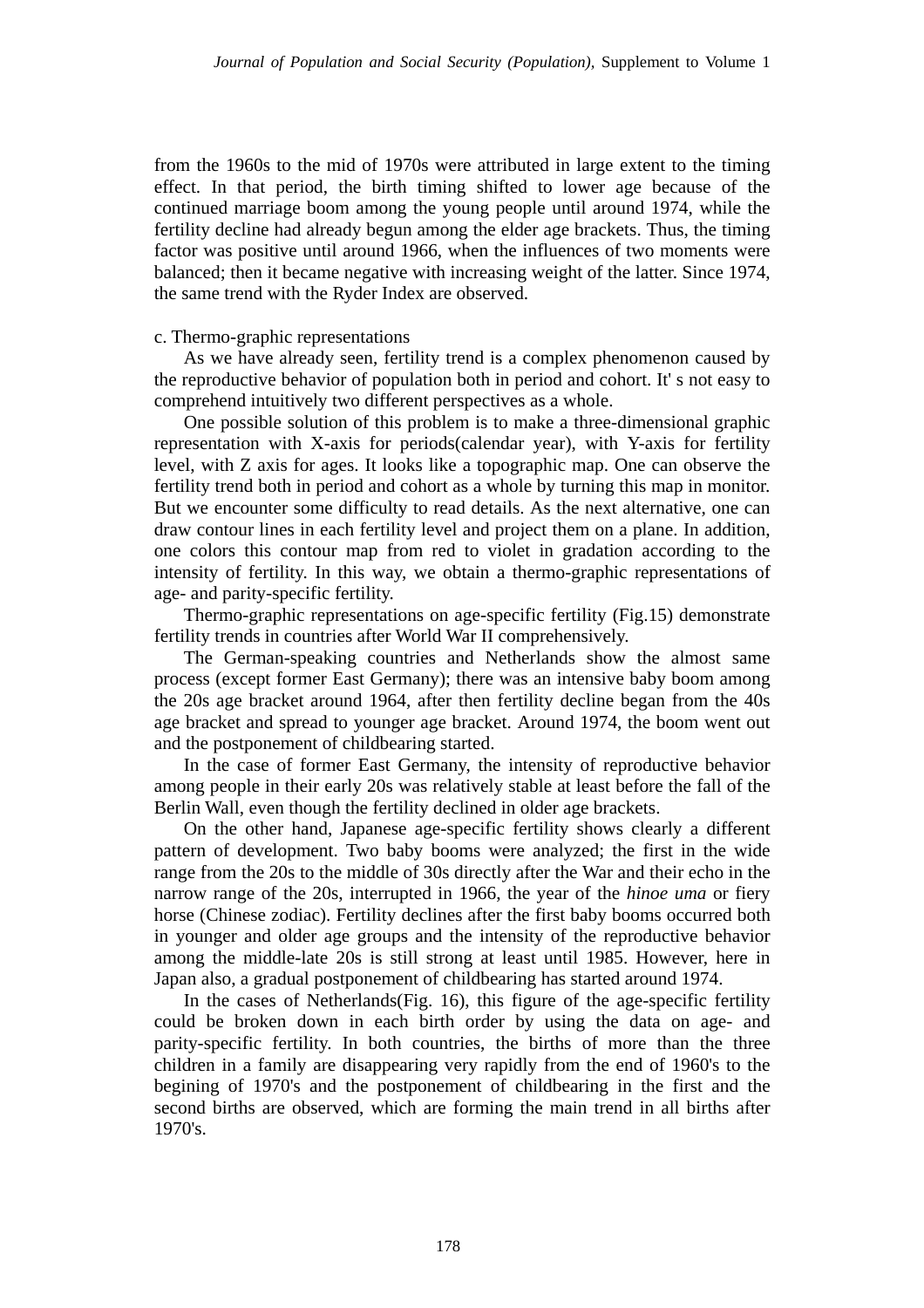As for Switzerland (Fig. 17), we could make a graphic representation on fertility trend extended retrospectively before World War II. This figure shows there was an another baby boom from 1940 to 1950 in Switzerland (supposedly, because of neutral position of this country during the War ) and the trend pattern from 1932 to 1940 resembles the recent development since the 1980's.

In Fig. 18, one can compare the trend of the age-specific fertility with the one of the age-specific first marriage rate of women in Austria. They indicate only a weak similarity.

 As a whole impression of these figures, it is interesting that one cannot find out any definitive trend in any birth cohort, which must occur in the diagonal direction in Lexis diagram. We can see only the periodical changes and their influences.

### **4. Socio-economic factors**

(1) Rise of higher educated women

 According to the OECD data in 1998, the proportion of women aged 25-34 who obtained tertiary education is higher than for women aged in 45-54. This suggests the rise of higher educated women in the four countries(Fig. 19). Among them, the Netherlands shows the largest difference from 18.5 % for women aged 45-54 to 27.2% for women aged 25-34, then respectively Germany from 16.7% to 19.0%, Switzerland from 11.0% to 15.2% and Austria from 8.4% to 12.9%.

 This tendency appears more visible in labor force than in non-labor force and it is comprehensive that the rise of higher educated women has a tight relation to the increasing labor participation of women. Especially, the high education level of women aged 25-34 in labor force in the Netherlands is notable.

(2) Changes in labor participation of women and wage gap by gender

In comparison of female labor participation rates in different age groups using the ILO data from 1960 to 2000, it is clear that the participation pattern shifted from the so called 'M form' to 'reversed U form'' in these countries (Fig.20). Due to rising tertiary educational attainment, the relatively high participation rate of 60%-70% in women aged 15-19 in 1960 decreased gradually and stabilized since 1990 at the low level of 30%-40%. On the other hand, the participation rate which had peaked in 20-24 then dropped in 30-34 became sustained on the high level of 70%-80% in 2000. However, the one for women aged 60 and elder has tended to drop in recent years supposedly due to the development of pension system.

In Germany, the trough in ages 30-34 has been invisible and nearly 80 % of women aged 40-44 is in labor since 1990 partly because of some effect of unification with former East Germany. Austria shows a resemblance to the development in Germany, even though the level of participation for women aged 40-44 is staying at 70%. In Switzerland, the peak of labor participation in ages 20-24 is relatively high with nearly 80% but the trough in ages 30-34 remains to be the most visible in the four countries. The Netherlands shows a slightly different trend. The labor participation rate peaks at ages 25-29, then decrease to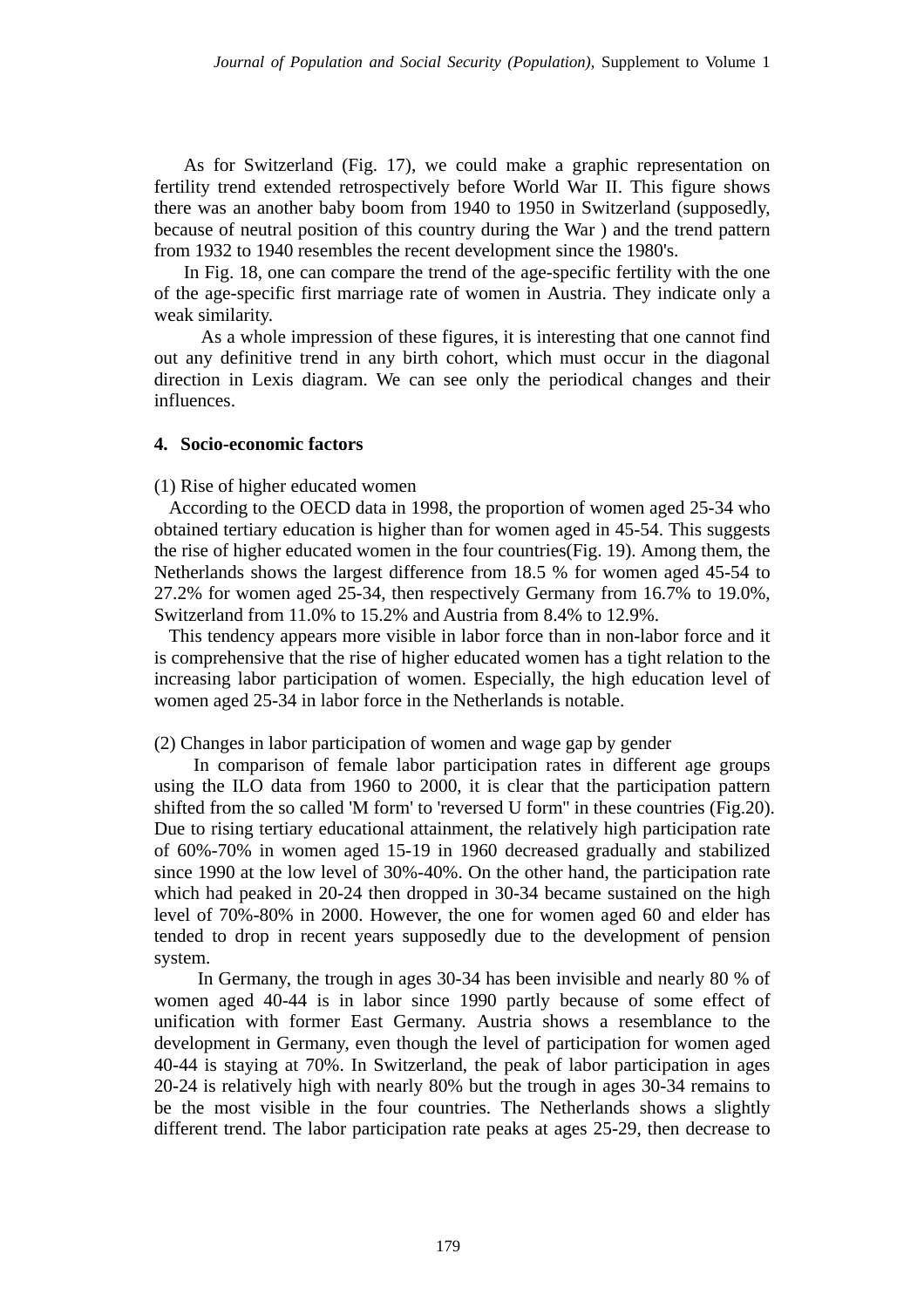70% in ages 30-34 and begins to drop sharply from the ages 40-45.

The employment rates were in 1997 64.3% of single women and 61.7% of married women in former West Germany, respectively 62.1% and 79.5% in former East Germany, 61.6% of all women in Austria, 61.9% of all women in the Netherlands and in 1990 48.2% of all women and 44.5% of married women in Switzerland.

The part-time job ratio was 43% in 1997 in former West Germany, respectively 24.0% in 1997 in former East Germany, 30% in 1997 in Austria, 55.3% in 1994 in Switzerland and 33.8% in 1995 in the Netherlands. It is interesting that the part-time ratio in the Netherlands is relatively low in spite of their famous work sharing system.

It is reported that the employment rate and part-time job ratio correspond with child rearing and the former is lower and the latter tends to be higher with number of children to be cared. In Switzerland, decision making to have a family(i.e. raise a child) depends directly on the job and career of women (Bundesamt für Statistik 1996:30-36,106-110). And also the influence of unemployment rates is suggested in Germany and in Austria (Schwarz 1999:273-275; IFD 1999:56-58).

In comparison of wage gap by gender in manufacturing industry using the ILO data from 1996 to 2000, the largest differences are in Austria from 69.1% to 68.3% and the smallest ones are in the Netherlands from 76.5% to 77.5%. In three of the countries, the tendency to catch up is observed but weak (Table 4).

#### (3) Unemployment rates

In comparison of unemployment rates using the ILO data from 1969 to 2000 (Fig.21), the swift rise of unemployment was experienced in the Netherlands from the early 1970s and in Austria from the mid of 1970s, while in Switzerland this rate stayed at a relatively low level until 1990. After the Wassenaar Agreement in 1982, the unemployment rate in the Netherlands began to drop dramatically and keep the same level with Switzerland in 2000. In contrast, Germany shows the high unemployment level above 10%, supposedly due to the influence of unification. According to this data, no marked difference by gender is observed. According to the OECD data in 1998, the unemployment rate in the young population under 24 years tend to be higher than in other age-groups. However, the one in 25-30 years doesn't show any significant difference with the rate in 15-64 (Table 5).

### (4) Socio-economic factors and fertility

As we have seen before, there were the socio-economic changes, which could have influenced the fertility development in four countries, though it is not easy to measure their extent.

In concern with Germany, the impact of rising educational level of woman on late marriage and increase of life long singles was reported to be affirmed but not on the number of children (Bossfeld, Huininik&Rohwer, 1991:337-351; Schwarz, 1999b:231-256).

In Austria, it is known that the female labor participation rates are a variable of the age of mother and number of her children (Table 6). The labor participation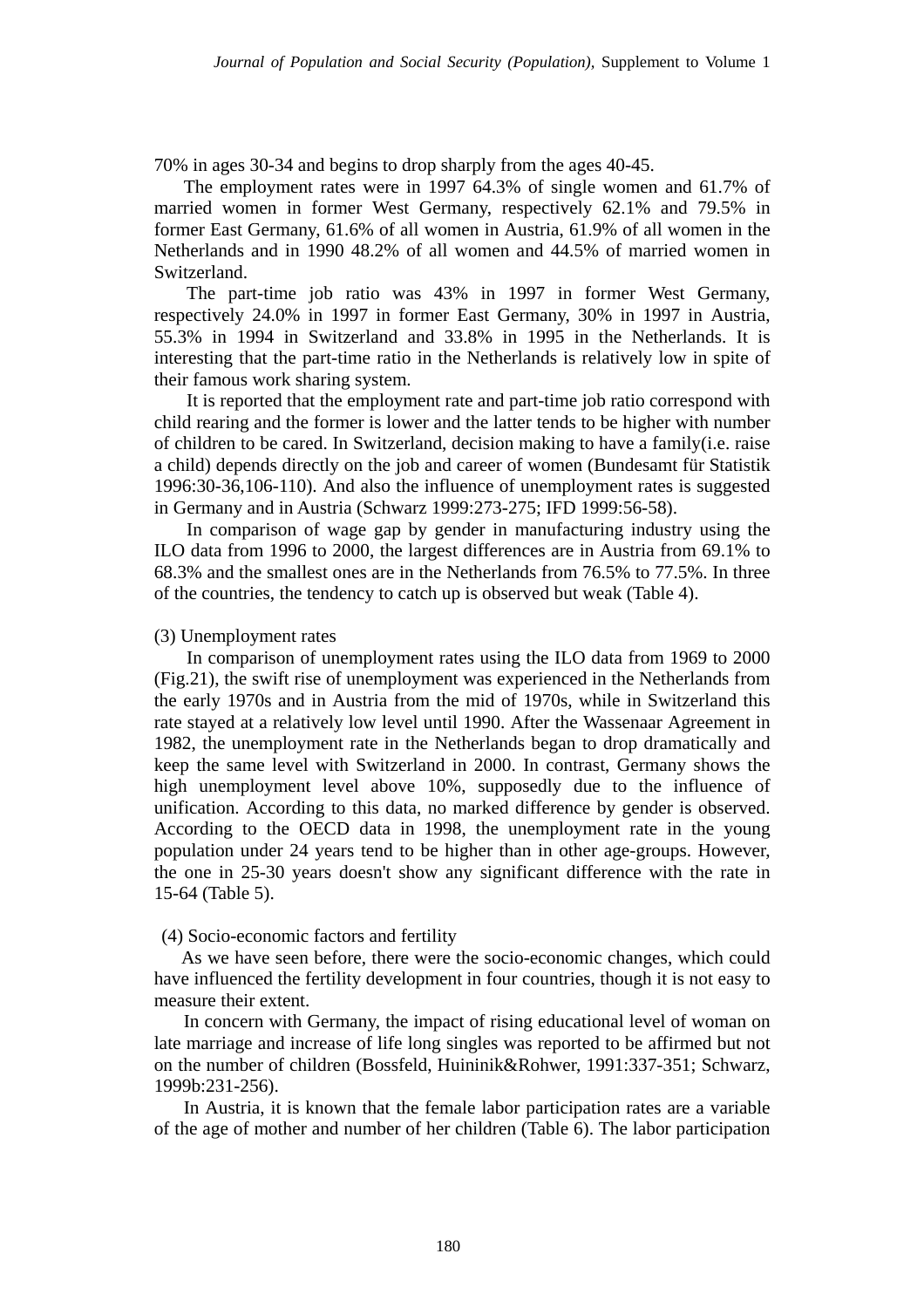rates among women aged 30-34 in 1997 was 74.4%, this rate was 88.2% in the case of childless and 68.7% in the case with children. In addition, according to the number of children under 15, this rate tended in all age groups to decrease from around 80% for mothers with one child, to 60% for mothers with two children and to nearby 50% for mothers with 3 and more children, though the rate was 90% in case of single mothers (IFD,1999:56-58). According to FFS in Germany (1992), a similar relation between the proportion of fulltime mothers and the number of children was observed (Table 7). These reports indicate the influence of the marriage or the number of children on the female labor participation but do not demonstrate the inversed influence of the female labor participation on the fertility rate.

 The effects of socio-economic factors on childlessness are more evident in former West Germany. According to Dorbritz&Schwarz(1996:246), childlessness in former West Germany was correlated with income, the level of occupational training, living situation of women. High childless rates were observed among the women in low income brackets, in higher education and in more individualized living arrangements. In combination of factors, two separate groups were characterized by high childlessness. The one was so called "das Karrierenmilieue (career oriented group)," comprised unmarried, highly educated and fulltime employed women, which indicated the childlessness rate of 89%. They tended to abstain from marriage and childbearing because of foreseen difficulties to make a career and have a family. The other was named " das Milieu der konkurrierenden Optionen (group of competitive options) and this group consisted of unmarried, fulltime employed women with low income (under 2500 DM per month). The childlessness rate of this group was about 65%. They had the feeling that their income was not enough for either having child or enjoying desired consumer life.

These findings are interesting, but they indicated only the correlations between socio-economic status and childlessness in micro data at a certain time. Inversely, their correlations in time series in macro data were not assured. Thus, the extent of impacts of the two women groups mentioned above on the spreading childlessness (and on the total fertility trend) in former West Germany as whole was not cleared.

## **5. Family policies and fertility**

### (1) Backgrounds and the basic concept

In contrast to similarities in fertility trends, the historical backgrounds and the basic concept of family policies show many differences, which are reflected by historical, cultural and political situations in the countries (Table 8).

In Germany, any arguments and policies to promote births are tabooed still today due to nightmare memories about pro-natalistic policies which accompanied racial discrimination under the Nazi regime. For this reason, the basic stand point for family policy is that the government should be responsible for family according to constitutional prescription but act only in a subsidiary function to marriage and family and avoid any intervention in individual affairs. Thus, the family policies in former West Germany, historically have been designed to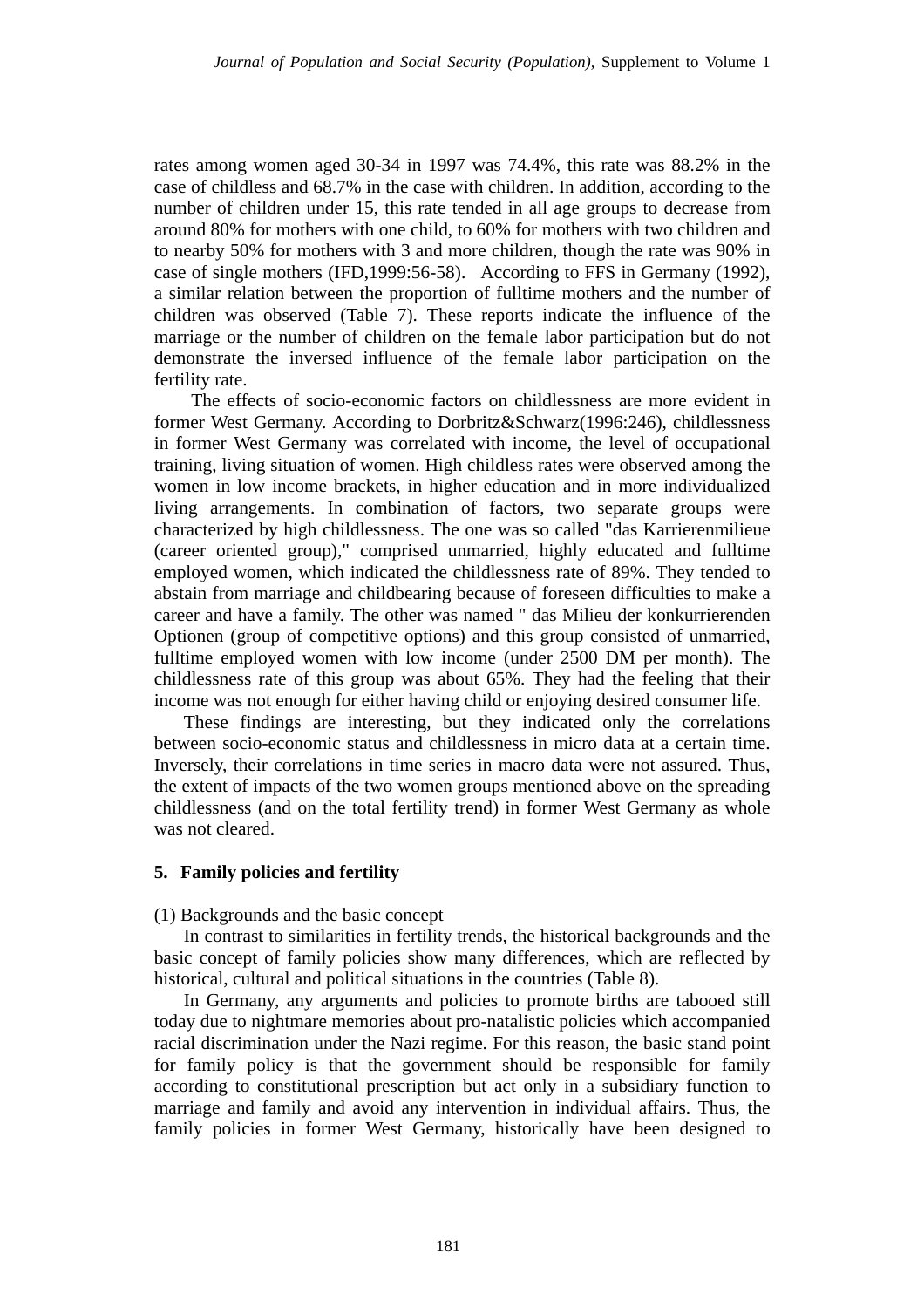encourage and sustain the traditional, two parent family with an "at- home" mother caring for children, through financial measures to realize an equitable distribution of the burden of maintaining a family. However, with the social changes in the 1970s, i.e. legalization of abortion, the reform of divorce law, improvement of juristic status of extra-marital child, the family policy has become increasingly concerned with various family models. Then, since the 1980s, the weight of the family policy is shifting to the support for labor participation of mothers and for improving the child rearing environment, through the extended three-year parental leave with the child-rearing allowance, an acknowledgement of the rearing period in pension law and so on.

In contrast to former West Germany, the government in former East Germany performed a series of pro-natalistic policy measures from 1976 under the slogan of " build up the Socialist Nation" and they realized even a short term rise of fertility. The major purpose of this policy was to promote labor participation of women (and fertility) for expanding of labor supply source (in future) . In fact, they were supportive of labor policy rather than family policy. They have realized the high level of job participation in married women and the developed child care facilities. On the other side, they have increased the extra-marital births through the preferential dwelling support for single mothers and decreased the mean age of first marriage and birth, by giving the priority to married mother for using the child care center. These legacies remains still today in former East Germany long after unification (Höhn 1997; Dorbritz 1995 ).

Austria experienced also pro-natalistic policies under the Nazi regime and there still exists the feeling against the family policy to promote fertility, however the concerns with the negative future influences of low fertility on the national economy and welfare are officially acknowledged. Therefore, the Austrian government have provided various family policy measures to alleviate the financial burden of child rearing families and to promote the conformity between family life and career. It is spending relatively large amount of money for them. On the other side, the Austrian constitution has no explicit definition for the role of the government on family policy in spite of many historical trials. This situation would have brought the frequent changes and the complications in systems and their subsidiary influences on the marriage trend (Hara 2001b).

While Switzerland held the neutral position during World War II and had no trauma of population policy under Nazi regime, it has kept the tradition of liberalism and direct democracy based on Canton federalisms. This canton's dominance with different ethnic compositions and weakness of federal state delays implementation of federal laws and the developments of institutions for family policy in this country. The official documents and public discussions in Switzerland tend to show more interest in immigration policy and the integration of foreigners than the issues on low fertility.

In the Netherlands, because of their narrow geographical space and high population density, the concern to the population problems was traditionally acute and there isn't any taboos on population policy, even which have historically aimed to limit the population growth. In this context, there has been serious discussions about the appropriate population level of this country until the late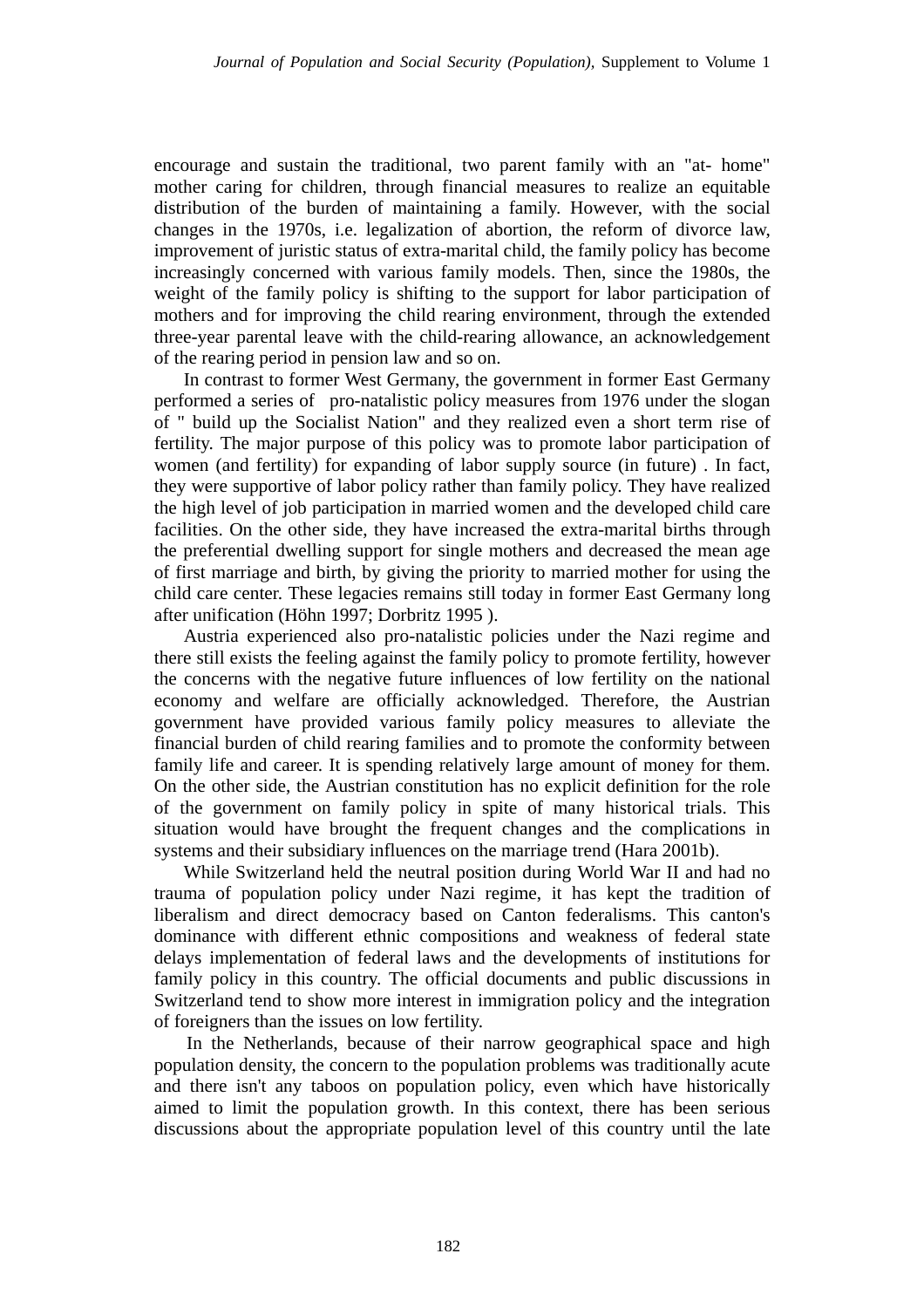1960s (Beets & van Nimbergen 1999). Thus, the present family policies in this country do not target any fertility level but promote the conformity between family life and career, for solving the discrepancy between the ideal and realized number of children in family. The work sharing system, an important part of so called 'Polder Model' , was introduced from the end of 1970s and brings many fruitful products, i.e. the swiftly decline of unemployment rates, the amelioration of governmental expenditure for social securities and other economic improvements. This work sharing system started originally as labor or economic policy and resulted in having the important impact on family policy to promote the Society with equal gender participation. However, "the dominant value orientation (as well as policy) that children should be at least partly be looked after by one of the parent (women still provides the majority of care) did not change" (Van Nimwegen 2001:14).

## (2) Maternity and parental leaves

Maternity leaves (Table 9) are 14 weeks in Germany, 16 weeks in Austria, Switzerland and the Netherlands, including full replacement of one's salary. The take up rates are almost 100% (no data for Switzerland).

Parental leaves in Germany are granted for 36 months after childbirth, with income-tested two years Child-Rearing Allowance (Erziheungsgeld) and with related 3 years Job Protection. In Austria, they continue for 30 months without sharing, or for 36 months with sharing by both parents, who received 100% of one's salary (higher rate for single- and low income parents). In the Netherlands, there is a right to parental leave for 6 months per parent, however principally unpaid and part-time (20 hours ) work at minimum is required to obtain it. In Switzerland, there is no common parental leave system and replacement of one's salary varies in cantons but the right to part-time work is guaranteed on the federal level until the child's eighth birthday. The take up rates of women are 96% in Germany and also high in Austria. In contrast, the one in the Netherlands shows a comparatively low level of about 40%, supposedly due to the work sharing system. However, the take up rates of males seem commonly low. The take up rates of males in the Netherlands is 9% . The female proportion of all takers is 97.5% in Germany and 99% in Austria (The Clearinghouse 2002).

## (3) Early childhood education and care

Despite some subtle differences, child care policy in these countries (Table 10) have not yet to be fully developed, except for former East Germany, where the rest of legacy in socialist regime remains still today. Public and publicly subsidized preschools for the three to five years olds are well developed and show the good coverage rates of 80% in Austria, 85% in Germany and 95% in the Netherlands (no data for Switzerland). Especially, since 1997, the government in Germany has introduced a guarantee for preschool education in the three to five years olds and this policy has promoted the construction of Kindergartens in former West Germany. In contrast, very poor coverage rates for infants under 3 years are observable, i.e. 4.2% in former West Germany (50% in former East Germany), 3% in Austria and 4% in the Netherlands (no data for Switzerland).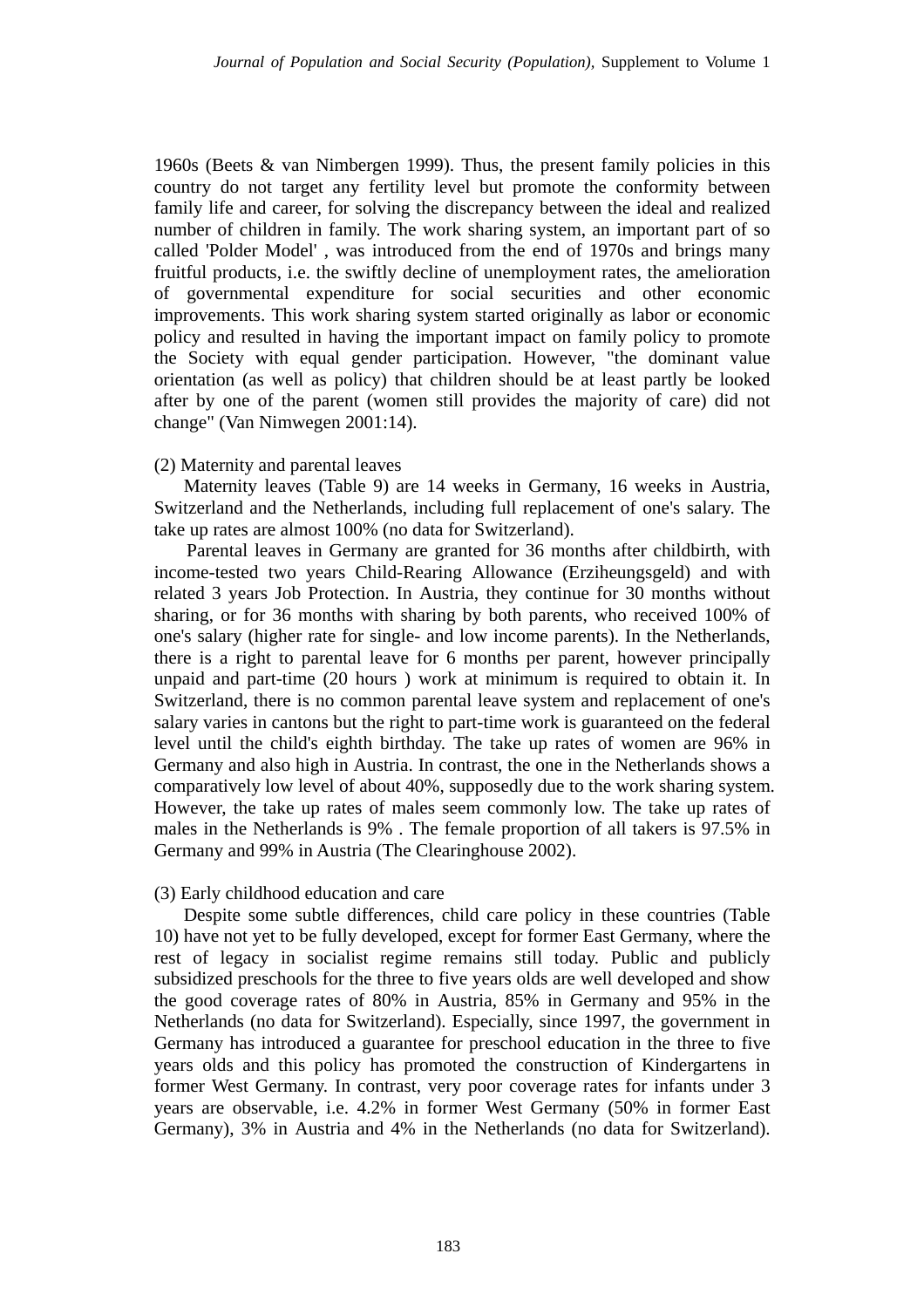For the background of this delayed development, the still existing traditional concept is indicated, that the children under 3 years old should be cared at home by mother (Lohkamp-Himmighofen 1999).

The primary schools in Germany and Austria are operated for a half day, mostly without meal provision. Their teaching hours are thus 525 hours in Germany and 630 hours per year in Austria at about age 7. On the other side, the ones in the Netherlands are 880 hours with canteen, supposedly due to the work sharing system (The Clearinghouse 2002).

In any case, it is hardly said that the early childhood education and care in these countries are adequately organized for children with working mothers.

### (4) Family and child allowances

There are various financial measures to alleviate the burden of child rearing family in Germany and Austria, i.e. Maternity Allowance, Child-Rearing Allowance, Child Allowance, child tax deductions, educational tax deductions etc. and they are considerably generous in the European context, even though not leading (Hara 2001b). In the Netherlands, a complex child allowance system which varies the amounts by number of children and a child's age are available; however the tax system has no special consideration of families excepting for lone parent. In Switzerland, neither Child Allowance or child tax deductions on federal level are granted (Table 11).

## (5) Impacts of family policy measures on fertility trend

 As we have seen before, they show large differences in family policies but large similarities in fertility trends. It is difficult to imagine that the former could have any deciding influences on the latter in long term. Nevertheless, it is possible to indicate some historical cases of the impact in the short term.

The most incredible was the diverged fertility development in former East Germany since 1974. TRFs rose there swiftly from 1975 to 1980 in contrast to the ones in former West Germany. This depended clearly on the pro-natalistic policy measures, which have been introduced around 1976. The socialist government founded at that time the marriage loan system with the repayment moratorium in the case of the third childbirth (limited until the 28 mother's birthday) and implemented a variety of policies to promote the fertility such as birth premium, maternity leave with salary replacement, child allowance, cutting down of mother's working hours, building up of child care centers, preferential dwelling support for lone mother and so forth. Above all, the public child care systems for all the children over 1 year old, e.g. nursery, kindergarten, school full day operation, weekend and holiday camping, were perfectly established and contributed to improving the child rearing environment and the labor participation of mothers (Höhn 1997:10-11).

However, even with these powerful family policies, TFRs have never reached the replacement level and as already mentioned, most of their rises in that period could be explained to have been due to the timing effect of advanced childbearing and to have brought no substantive change in decreasing cohort fertilities. They remains still today at relatively low mean ages at marriage and first child birth,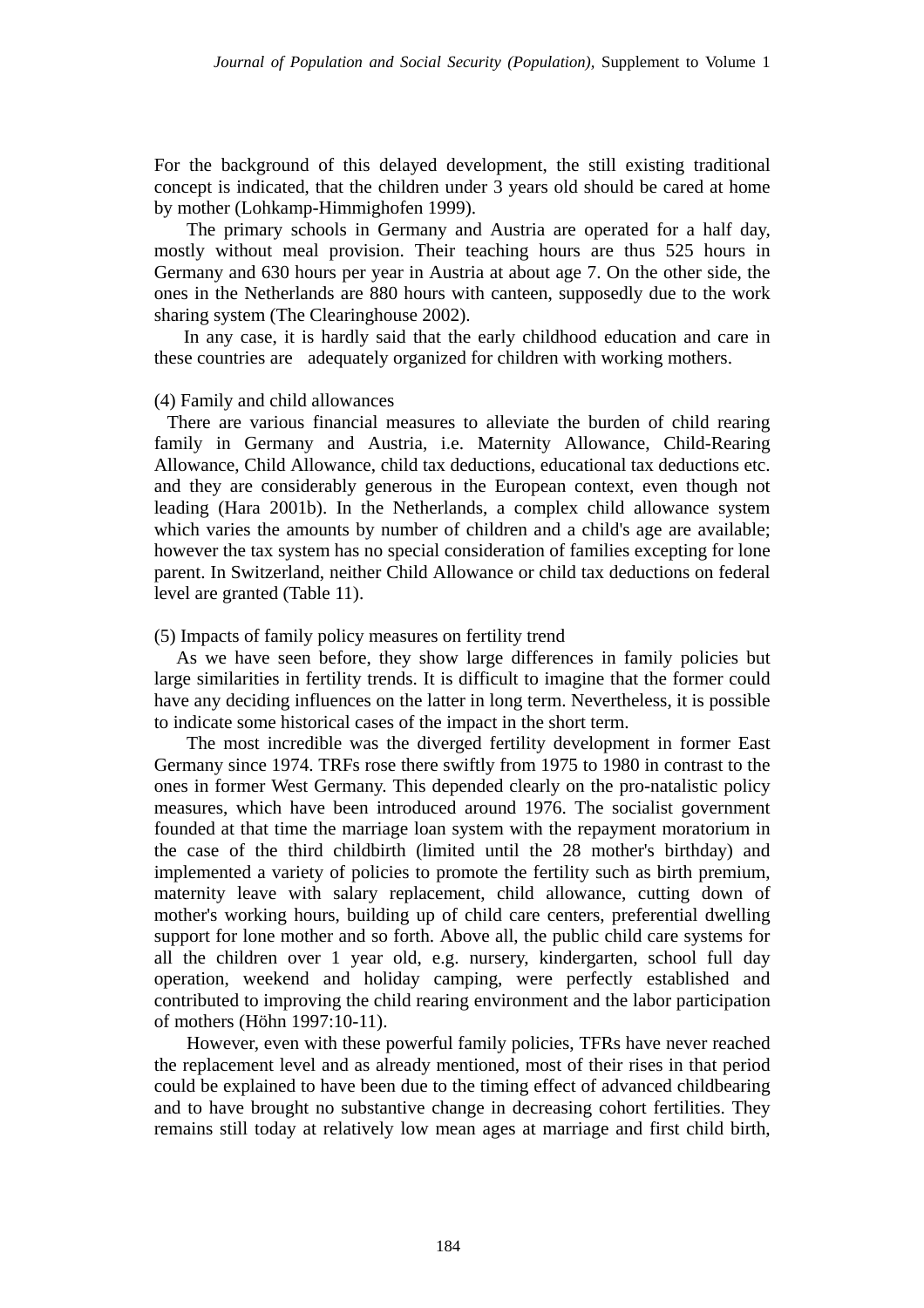relatively high extra marital birth and abortion ratio, as the legacies of the socialist regime.

In addition, the serious reactions on the fertility trends after the fall of the Berlin Wall indicate these policy measures were very constrained to be sustained financially and politically. In this meaning, the case of former East Germany should be understood as not the proof but rather the limits of the effectiveness by governmental intervention to fertility trends (Hara 2000).

In former West Germany, we could see in around 1981 the timing effects of family policy changes on fertility trends on a smaller scale. Prior to this period, the generous child allowance was guaranteed under the second coalition government between SPD (Social Democratic Party) and FDP (Liberal Democratic Party) from 1975 to 1982. After the election at the end of 1982, when the new coalition government with the leading of CDU was organized, the expenditures for family policies had been tightly constricted until 1985. The little rise and fall of TFR around 1981 were corresponding with these policy changes, even though they have no influence on the decreasing cohort fertilities (Hara 2001a).

In concern to the impact of family policy change on the marriage behavior, the case in Austria was very interesting. The abrupt ups and downs in trend of the marriage rates were caused in 1972 by the introduction of preferential tax system for marriage, in 1983-84 by the spreading rumors of its repeal and in 1987-1988 by its final abolition (BMUJF 1999:152). Such sort of institutional changes have made merely periodical fluctuation and the total marriage rates continued to decline from 0.8-0.9 in 1970s to 0.54 in 2000. They affected neither TFRs, agespecific fertility rates nor cohort fertility, as we have already seen.

As for Switzerland, the family policy itself is weak on the federal level and varies in each canton, thus it is difficult to observe any impact of family policy measures on fertility. It seems rather the migration policy than family policy could have more impact on fertility level, as thinking about high immigration rate, large proportion of foreign inhabitants in total population, and the higher level of fertility among foreign nationals than Swiss nationals.

In the Netherlands, the unique work sharing system was introduced originally not as family policy but as labor and social welfare policy for the establishment of so called 'Polder Model' since the Wassenaar agreement in 1982. This system evidently contributed to promote the female labor participation and to improve the child rearing environment, but no explicit impacts on periodical or cohort fertility have been observed until today (Van Nimwegen 2001).

### **6. Conclusions and the implications for Japan**

According to the previous analysis, it is clear that four countries have common denominators in historical view of fertility development, i.e. a decline in the 1930's (partly because of economic recession), a short rise in the early 1940's, a little delayed baby boom in the mid-1950's and -1960's, an abrupt decline and long-term stagnation at below replacement level in 1970's(partly except for former East Germany under socialist regime) to present.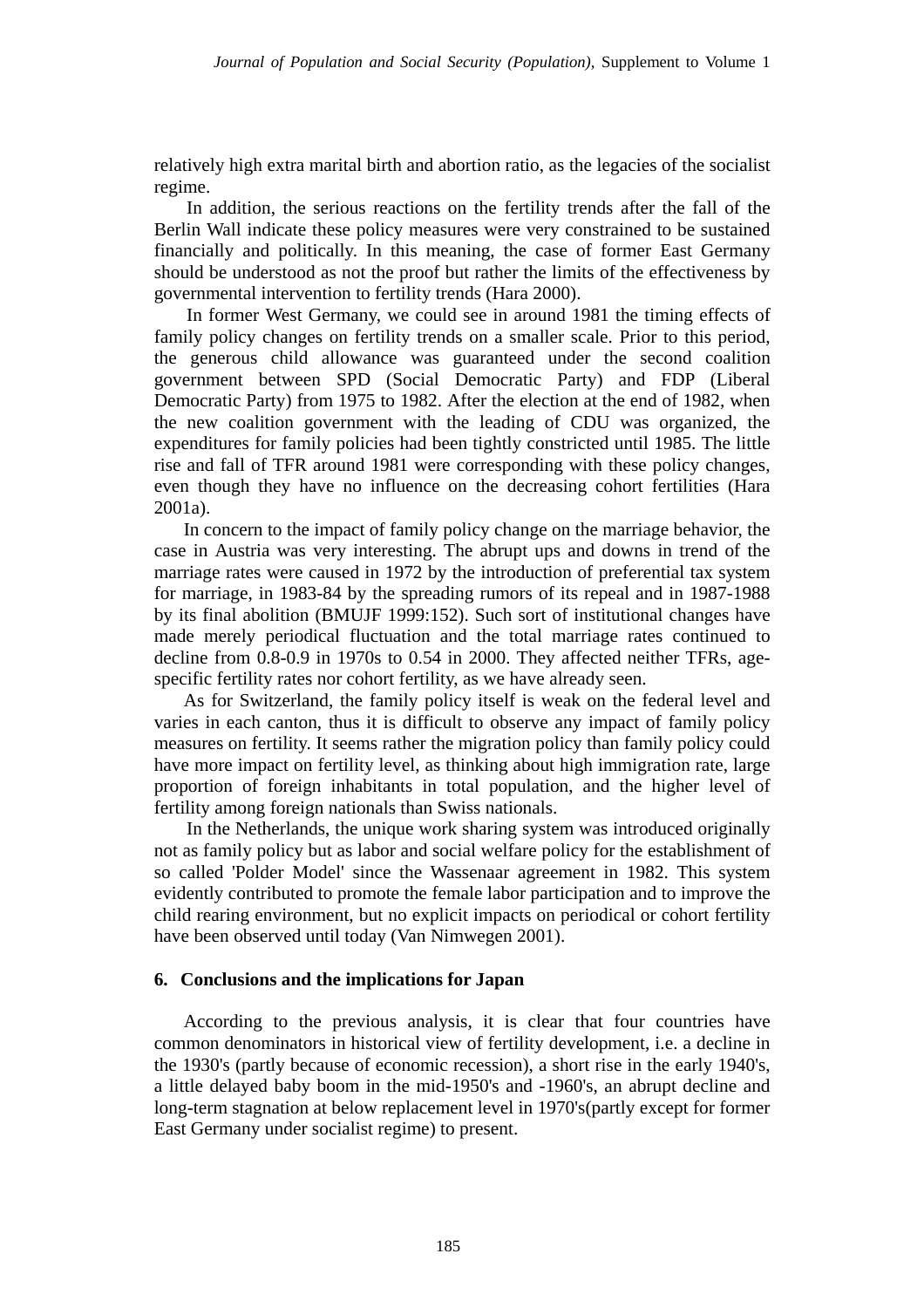The thermo-graphic representation of Switzerland extended retrospectively to 1932 suggests that the fertility in these countries would have already tended to below replacement level in the long term but have been temporarily interrupted and erratic before and after World War II.

In this context, people in this area should have only revived the childbearing pattern before World War II in economic recovering in the 1950's. However, this movement spread into the younger age bracket due to the liberalization and individualization after the War and as a consequence of prolonged marriage life, parity progression to higher birth order was strongly promoted. This resulted in the explosive baby boom until around 1964. Simultaneously, the demand for adequate measures for birth control increased. In this situation, the oral pill was introduced into the market and spread rapidly from the high parity group to stop additional childbearing, to the low parity group for postponement of childbirth. Until around 1974, this process reached all age-groups, the third or 4+ births became only rare cases, as we have seen in thermo-graphic representation of the Netherlands. At the same time, a timing shift of the first birth to an older age began and continues to 2000's, for targeting a maximum of two children in the right moment. And this childbearing pattern caused the below replacement level of fertility over time because of the timing effect of postponement of marriage and birth to the arbitrary moment, and in cohort because of the increase of involuntary life-long singles and childlessness.

In addition to these common factors with other western countries, the important characteristics among the German speaking countries and the Netherlands are the relatively low proportion of consensual unions and extra-marital births. The cohabitations and the out of wedlock births in these countries have still only premarital character, and the traditional bonding between marriage and childbirth remains stable. The dominant value orientation that little children under 3 years old should be cared at home by (married) mother didn't change. These social norms on marriage, childbirth and childrearing restrain the recuperation of fertility, in contrast to Nordic and Anglo-Saxon countries. In this aspect, one can see some similarities with Japan.

Regarding socio-economic factors, there are several common denominators with Japan. While the rise of higher educated women and the increase of female labor participation continue, the relatively large part time job proportion in working mothers and the stable income gap by gender are still predominant. However, the direct impacts of these factors on the fertility trend could not be attested in time series macro data, even though some correlations in periodical micro data were observed. According to my impression, it seems more natural to interpret, that the strong bonding between marriage, births and childrearing would affect the female working style and labor circumstances in these societies.

As we have seen before, even though the family policies in these countries vary in many aspects, their basic concepts show the certain similarity in concern with strong bonding of marriage, childbirth and childrearing. Nevertheless, the early childhood education and care in these countries are organized not adequately for working mothers and the parental leaves system are designed in principal to promote the child rearing by mothers at home. In fact, the take up rate of parental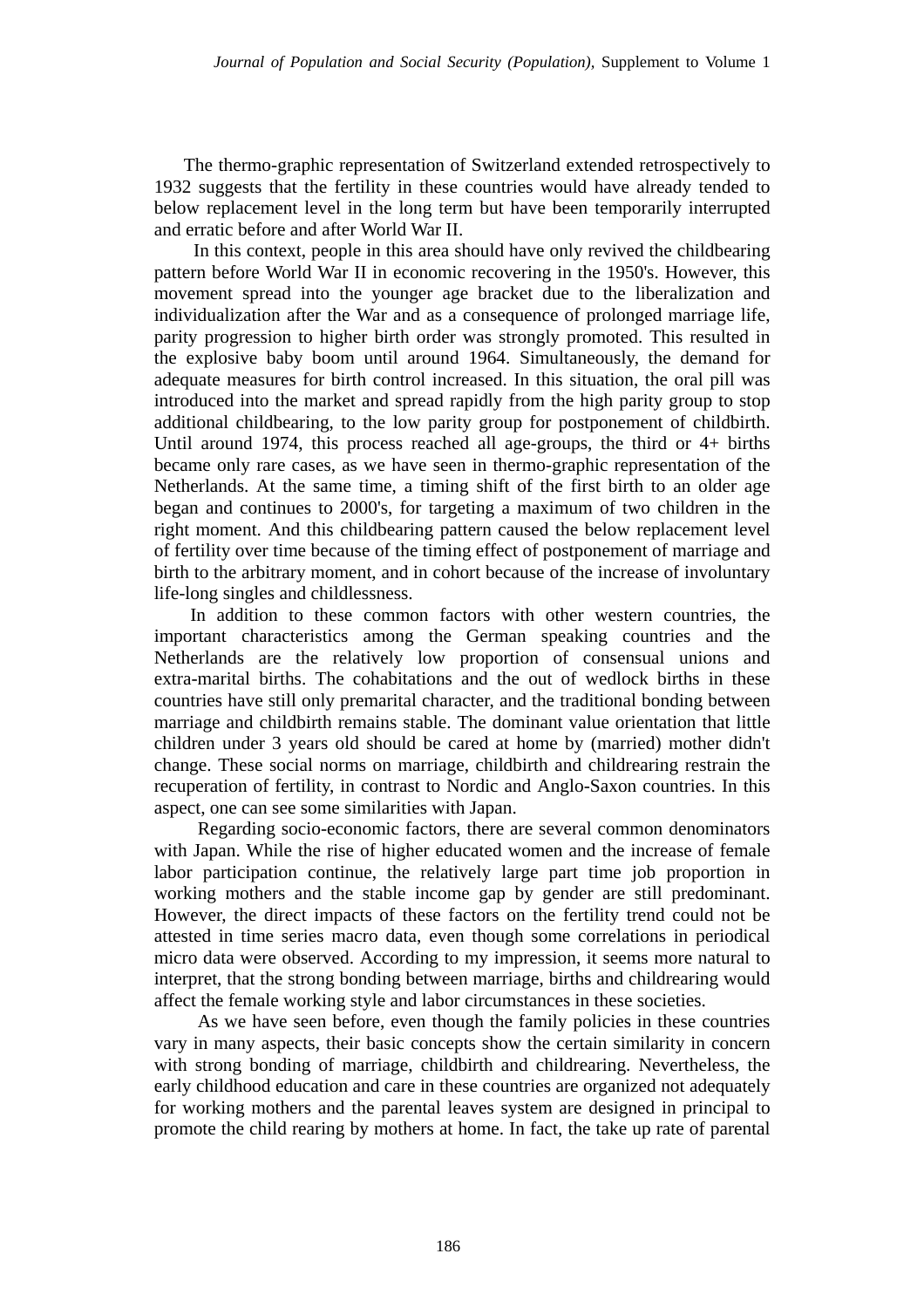leaves in males remains at extremely low level in spite of promotion campaigns.

In context to the policy implications for Japan, it is a difficult question, if one can change these social norms on marriage, childbirth and childrearing. According to the previous analysis, the family police in each country itself reflects strongly the cultural and social norm in each society and it shows a high consistency with them. Thus, it is not expected that the former would change the latter (Hara 2000d).

It seems also unthinkable that family policy measure could give a long term influence on fertility trend. Only short term timing effects could be caused by political implementation but it is hardly sustainable. And nevertheless, one must foresee the large risk of the possible reaction on the fertility in its suspension like the case in former East Germany.

Finally, let's see about the future trends of fertility in the German speaking countries and the Netherlands. As already mentioned, the tempo effects of the postponement of marriage and birth on the TFRs are becoming weak in these countries. It means the age shift of childbirth timing would be reaching the maximum level or the level, by which the cohort fertility would no longer be influenced. Therefore, the future level of TFR in each country depends on the final stabilized level of the cohort fertility in future. In this context, the Lesthaeghe's study shows differential recuperation trends in selected Western European countries (Lesthaeghe 2001). According to his analysis, Switzerland and the Netherlands indicate the higher catching up rate after 30 in cumulative cohort fertility than Germany and Austria. These tendencies are varied not by the differences in family policy but by the traditional pattern in family formation (i.e. fertility concentration in late or early ages).

Nevertheless, the quantum index calculated in this report shows 1.8 in the Netherlands, 1.7 in Switzerland, 1.5 in Germany and 1.6 in Austria in 1996. Therefore, it is very possible that the TFRs of these countries will recover these levels, if not the replacement level, with diminishing tempo effects.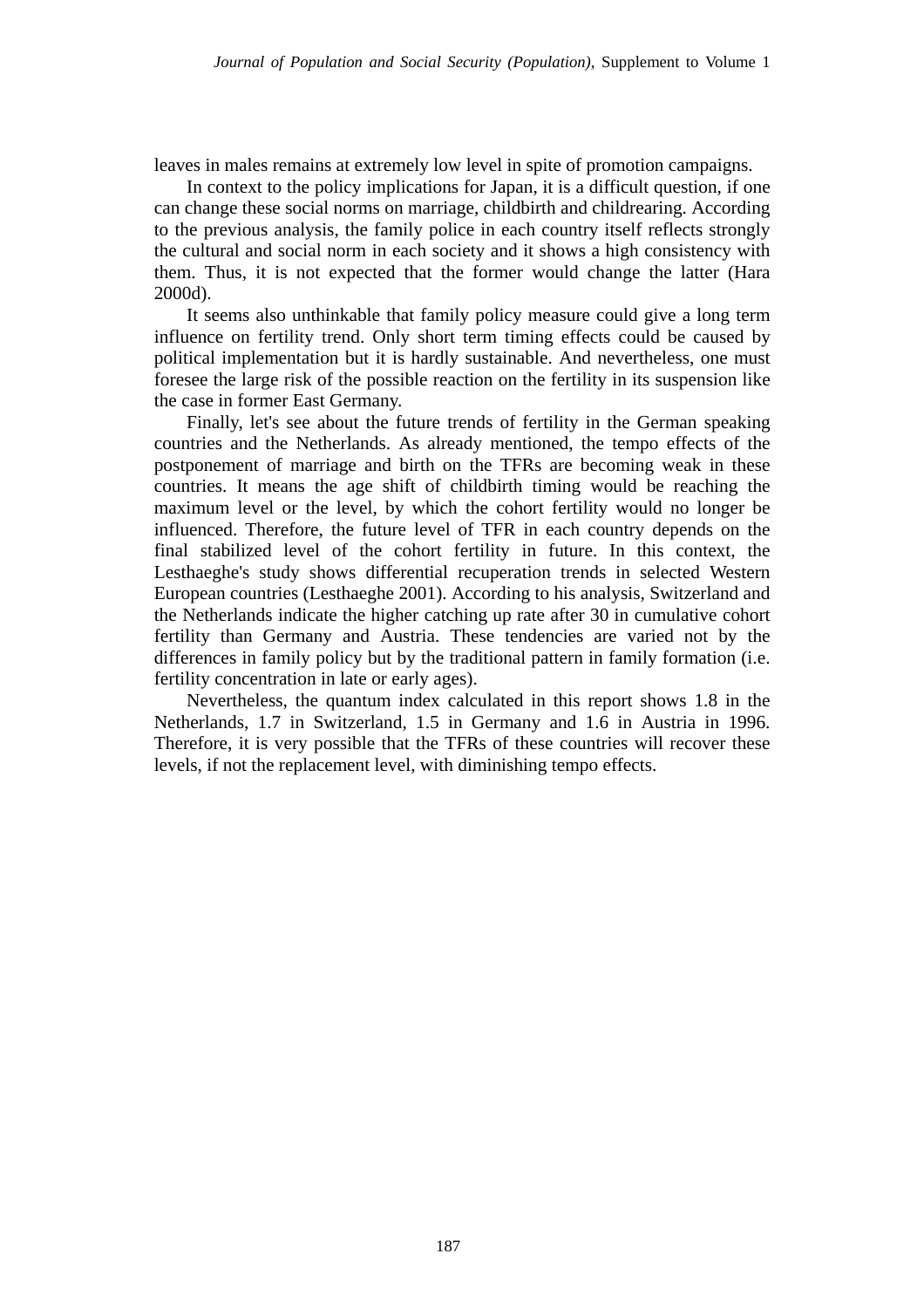

Source: Fig.1 -Fig.6 Council of Europe 2001

 Note: FRG=former West Germany, GDR=former East Germany, A=Austria, CH=Switzerland and NL=the Netherlands \*<50compl.years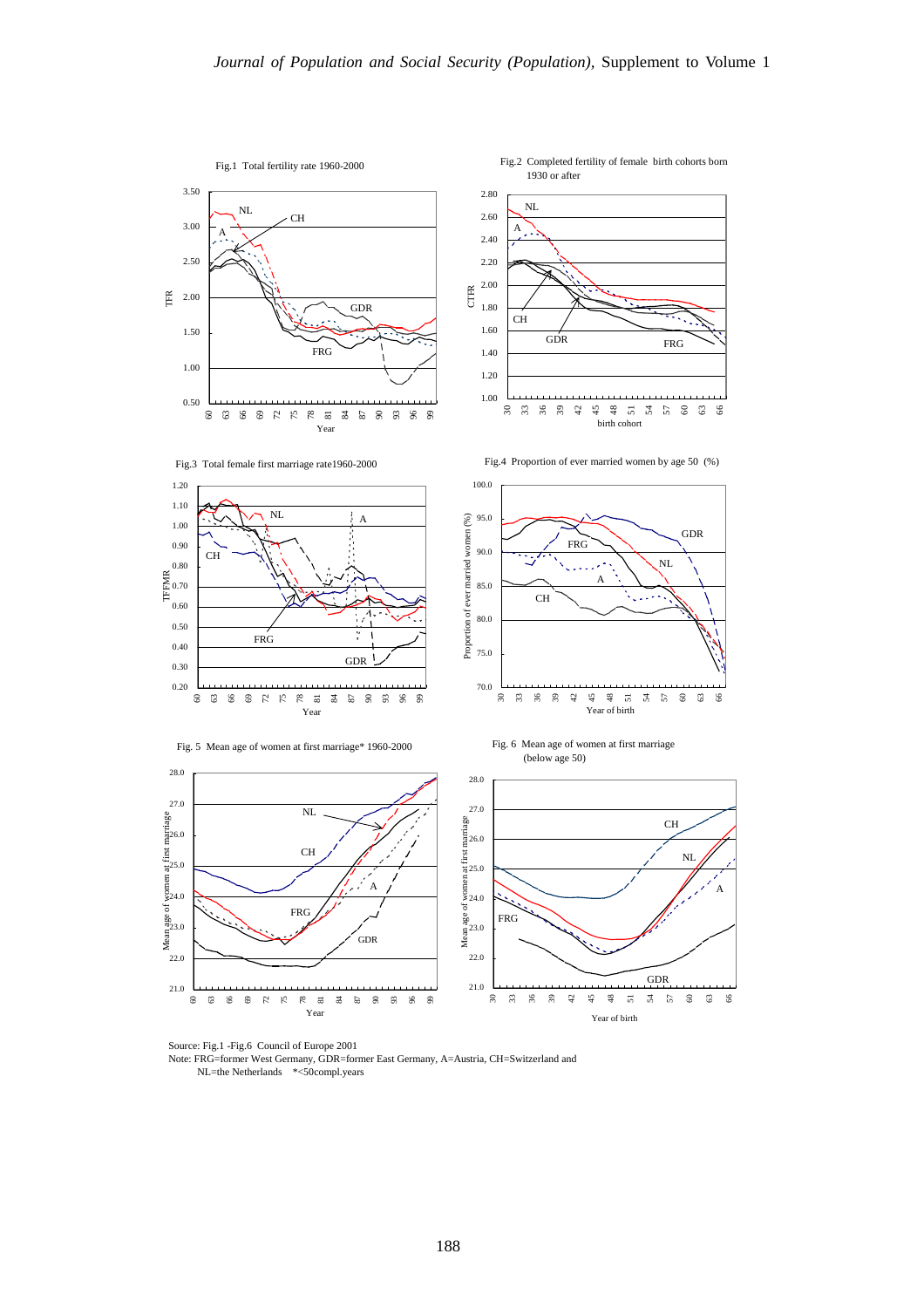













Fig. 12 Legal abortions Ratio per 100 Live births 1960-1999





 Note: FRG=former West Germany, GDR=former East Germany, A=Austria, CH=Switzerland and NL=the Netherlands \*<50compl.years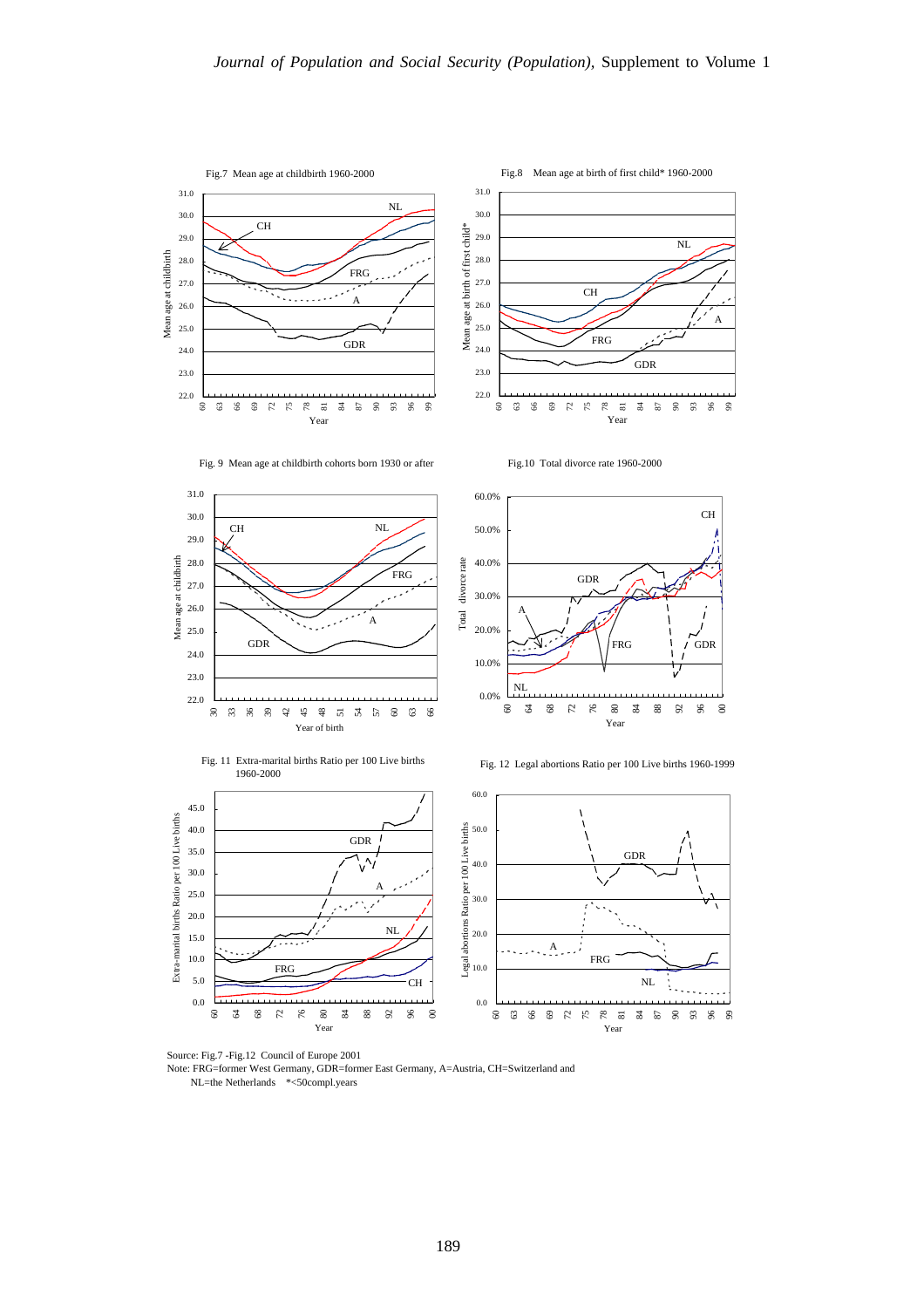| Country   | <b>FRG</b> | <b>GDR</b> | A       | <b>CH</b> | NL   | $**$    |
|-----------|------------|------------|---------|-----------|------|---------|
| Age/Year* | 1992       | 1992       | 1995/96 | 1994/95   | 1993 | 1992/93 |
| $20 - 24$ | 12         | 16         | 25      | 25        | 21   | 44      |
| $25-29$   | 14         | 12         | 21      | 20        | 24   | 31      |
| $30 - 34$ |            |            | 10      |           | 12   | 26      |
| 35-39     |            |            |         |           |      |         |

Table 1. Proportions of consensual union(%)

 Note: FRG=former West Germany, GDR=former East Germany, A=Austria, CH=Switzerland NL=the Netherlands,S=Sweden \*by age at interview, FFS female samples Source: Klijzing Macura, 1997 889

Table 2. Percentage of couples living in a consensual union, 1996

|                       |                              | Percentage of couples living in a<br>consensual union, 1996 |  |  |
|-----------------------|------------------------------|-------------------------------------------------------------|--|--|
|                       | Age group 16-29<br>years old | Total                                                       |  |  |
| Sweden                | 73                           | 27                                                          |  |  |
| Denmark               | 72                           | 22                                                          |  |  |
| Norway                | 69                           | 22                                                          |  |  |
| Iceland               | 65                           | 21                                                          |  |  |
| Finland               | 63                           | 21                                                          |  |  |
| France                | 47                           | 14                                                          |  |  |
| Netherlands           | 46                           | 11                                                          |  |  |
| Germany               | 40                           | -                                                           |  |  |
| Switzerland           | 40                           | 11                                                          |  |  |
| Austria               | 39                           | 11                                                          |  |  |
| <b>United Kingdom</b> | 34                           | 9                                                           |  |  |
| Belgium               | 31                           | 9                                                           |  |  |
| EU-15                 | 31                           | 8                                                           |  |  |
| Luxembourg            | 27                           | 7                                                           |  |  |
| Ireland               | 17                           | 3                                                           |  |  |
| Greece                | 15                           | $\overline{2}$                                              |  |  |
| Portugal              | 11                           | 3                                                           |  |  |
| Spain                 | 10                           | 1                                                           |  |  |
| Italy                 | 9                            | $\overline{2}$                                              |  |  |

 and Family Policies at COLUMBIA UNIVERSITY Source: The Clearinghouse on International Developments in Child, Youth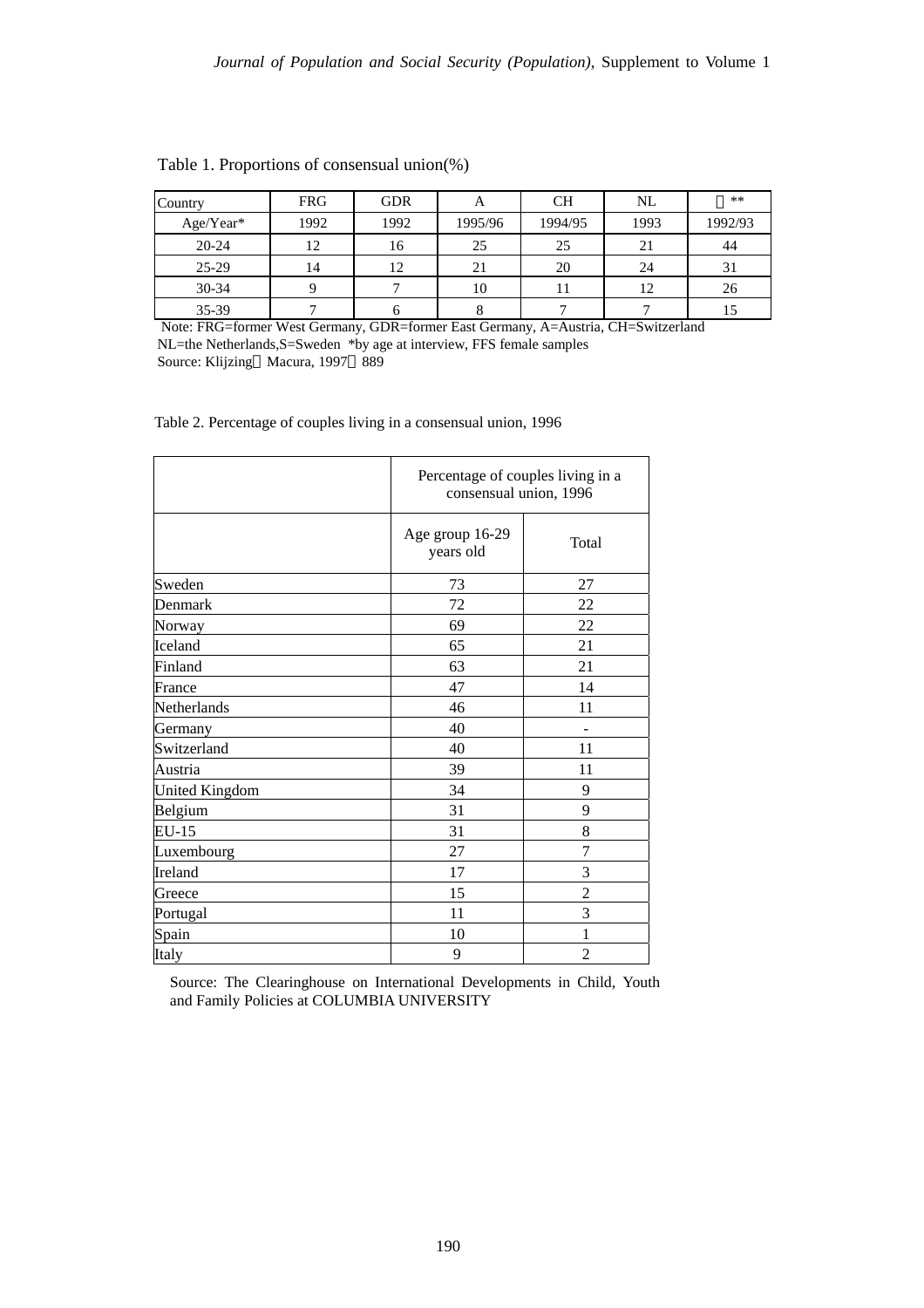#### Fig.13 TFR, QI, TI

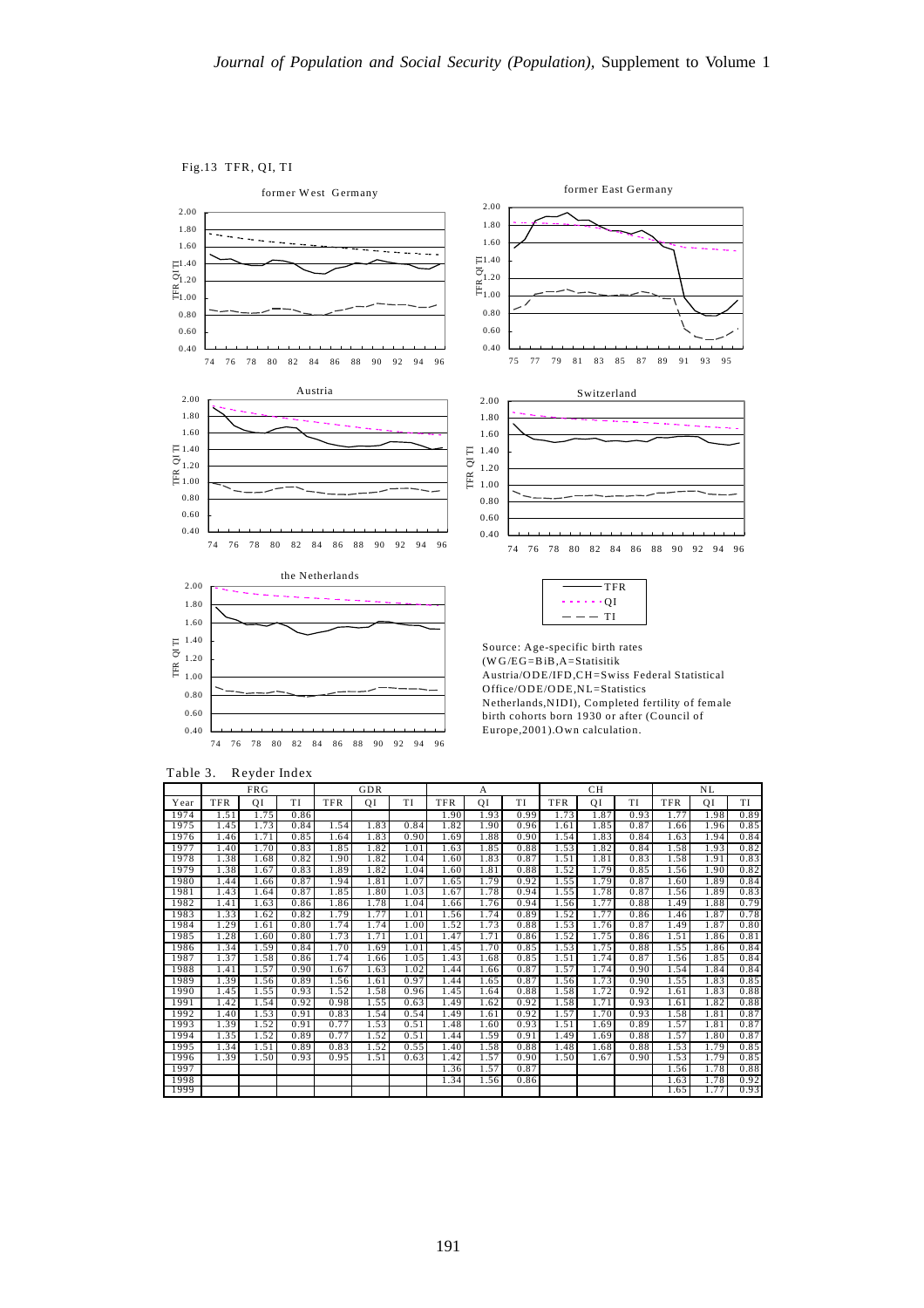

Fig. 14 Difference between TFR and CTFR

\*with time lug 29 years Source: Council of Europa,2001, Own Calculations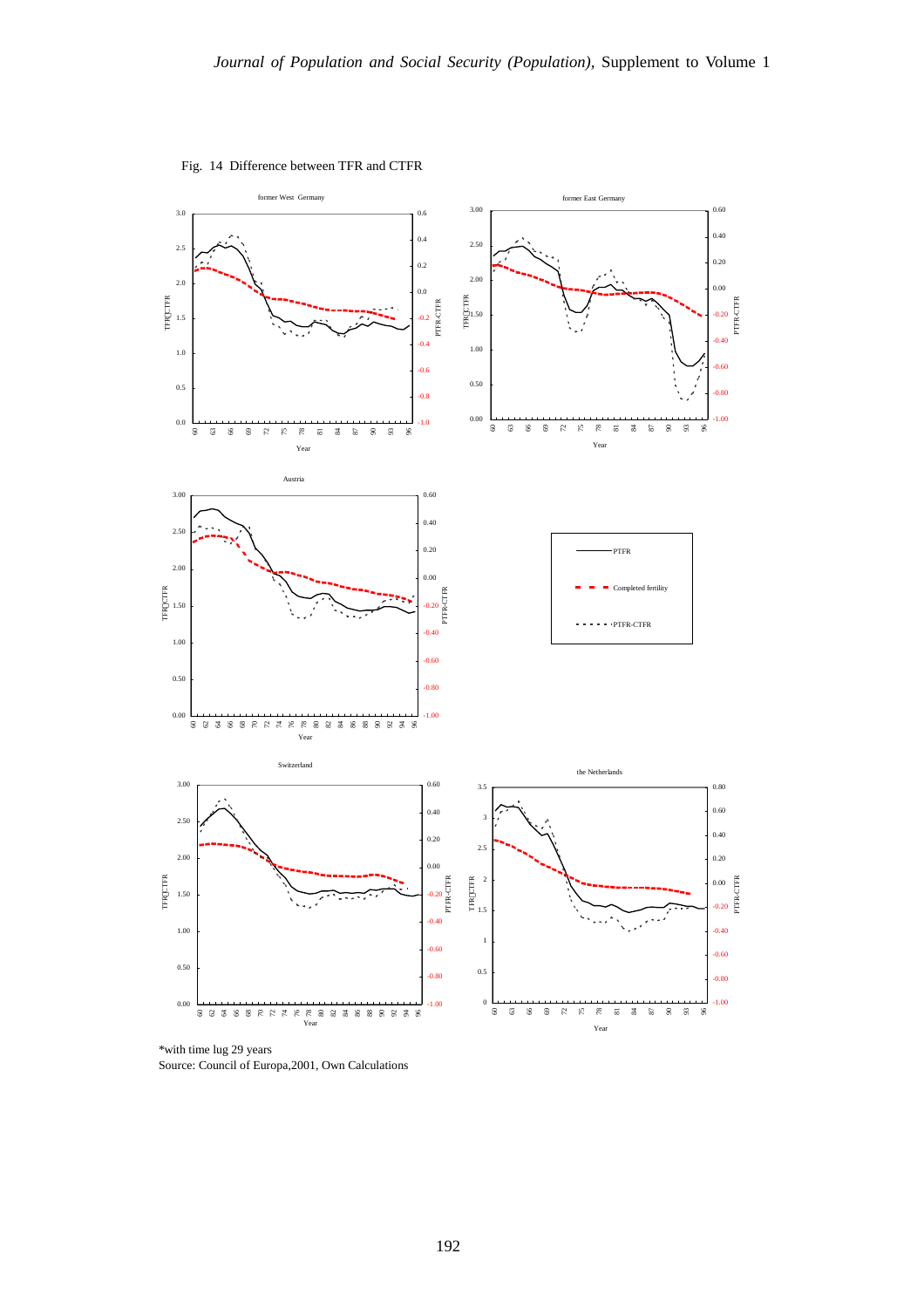





5; Firtility takes of the Fiabublic of Austria





othe Fertility sales of Netherless Apro



eatic Ferrity rates of Japan

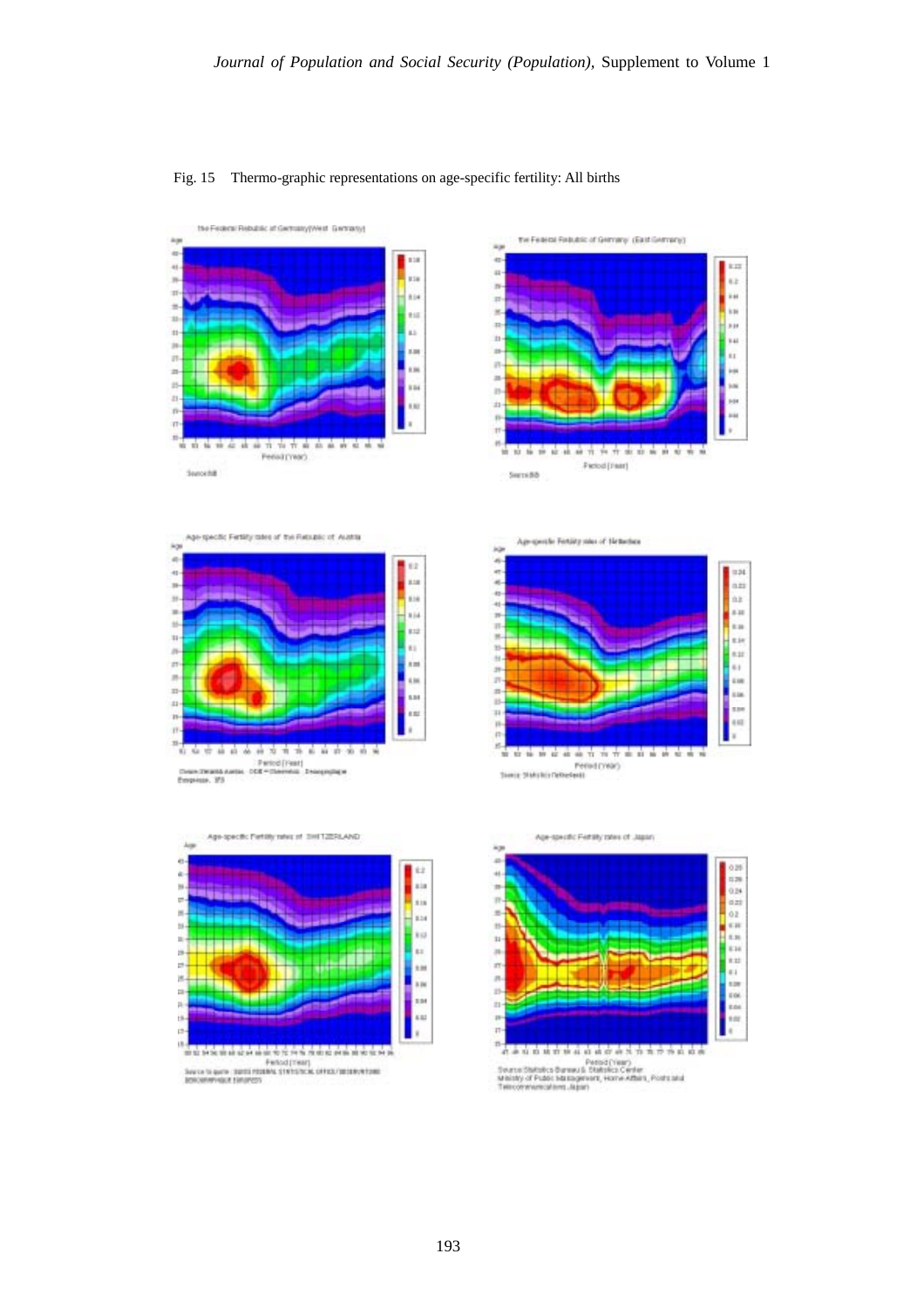

Source: Statistics Netherlands



Age-specific Fertility rates of Netherlands: 2nd births

Age specific Ferrity rates of Netherlands: 1 stibirths





Age-specific Fertility rates of Netherlands: 3rd bittis

Age-specific Pertility rates of Notherlands: 4+ births

Serre Statutes between

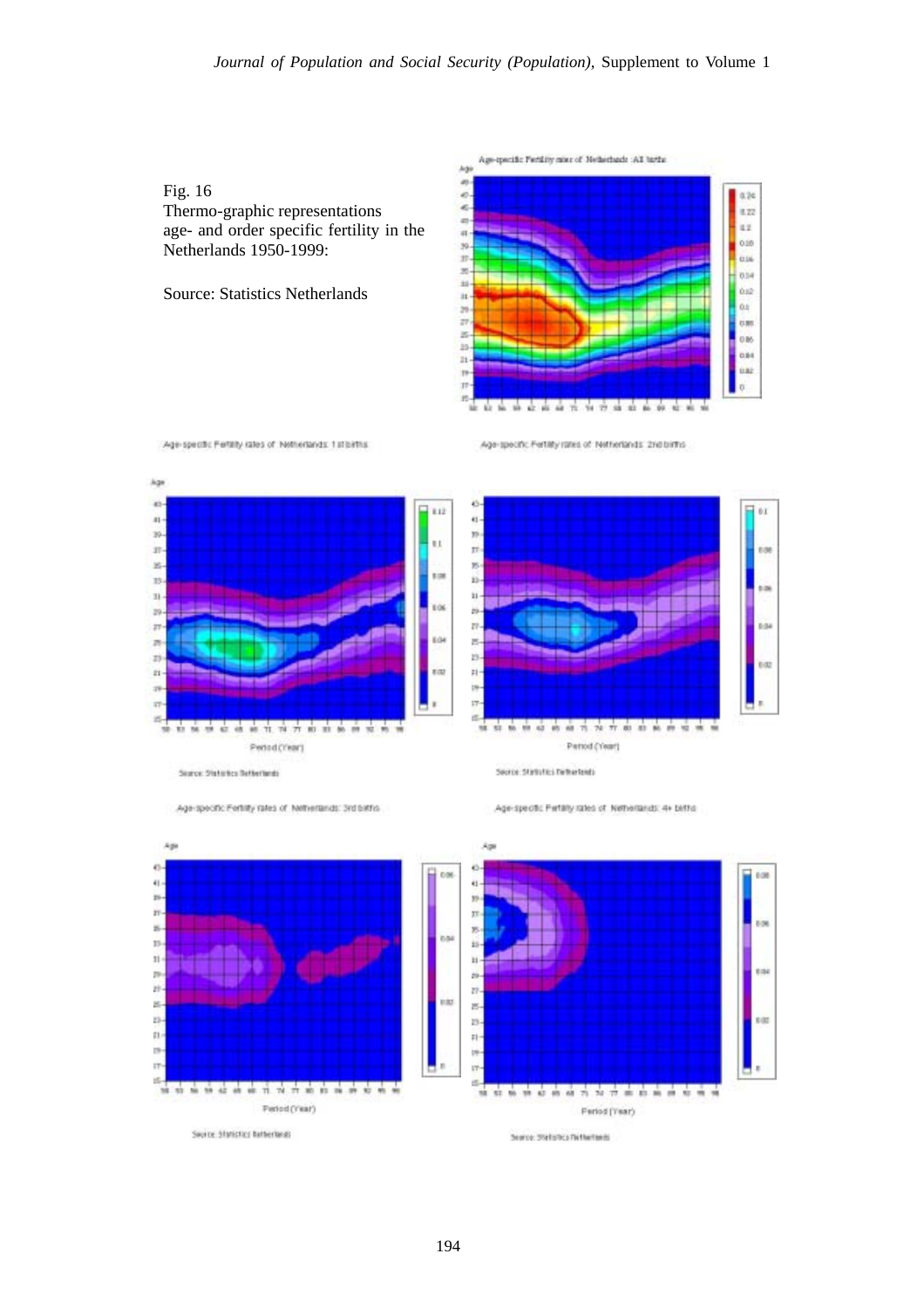



Source: SWISS FEDERAL STATISTICAL OFFICE/OBSERVATOIRE DEMOGRAPHIQUE EUROPEEN

# Fig.18 Thermo-graphic representations

Age-specific fertility and first marriage rate of women in Austria.



Age specific first marriage sales for women in Austria



Dealer ZMartin Avenue, OZE .- Observator Demographical Europecia, 20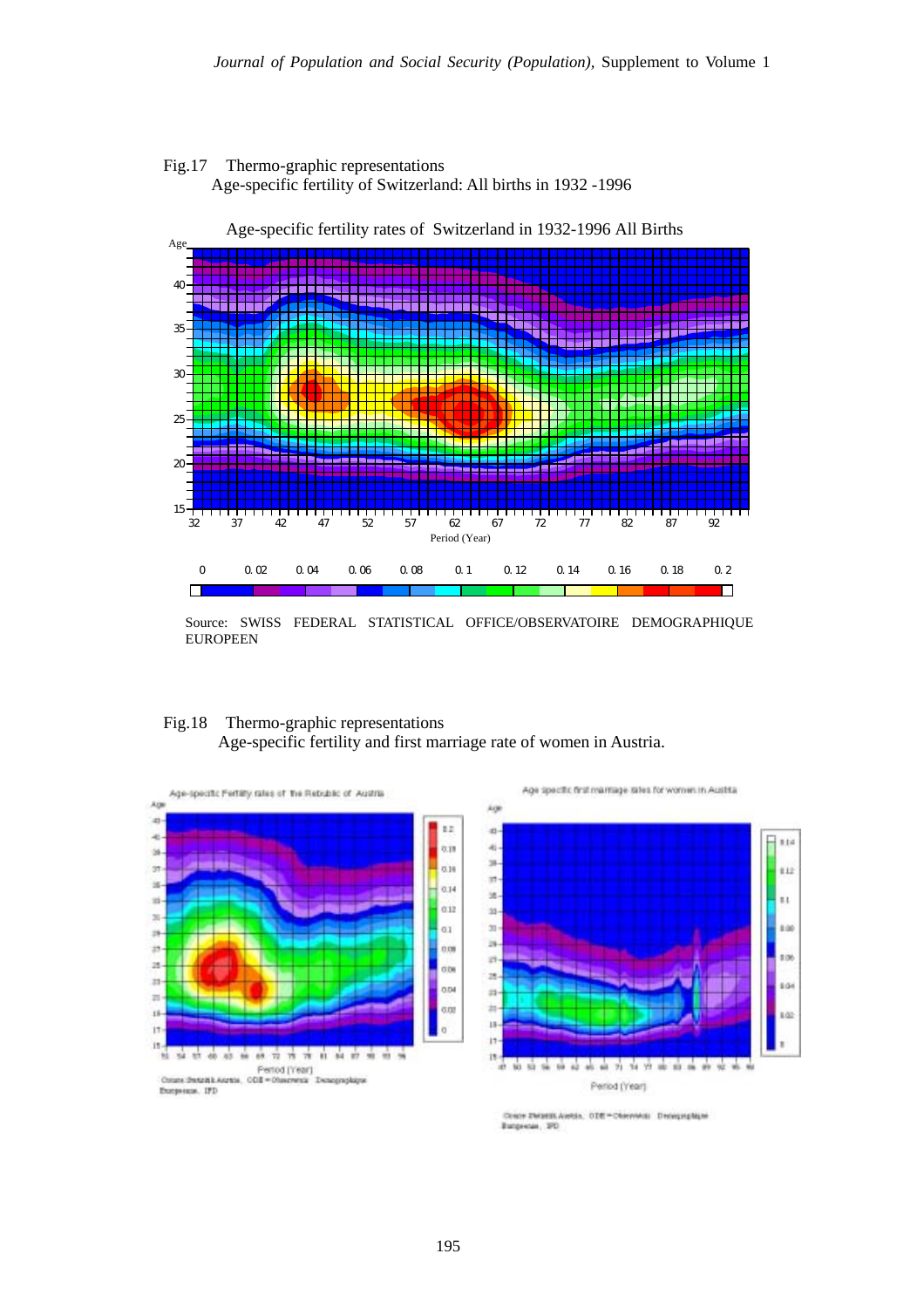

Fig.19 Educational Attainment, Female, Tertiary Education, 1998

\*Tertiary Education=ISCED 5A/6,ISCED 5B Source:OECD Database 2000 , Education at a Glance, own calculations

 $1960$   $1970$   $1980$ 

 $1990$   $\rightarrow$   $1995$   $\rightarrow$  2000

Fig.20 Economically active population / Age / Rates 1960-2000: Switzerland



15- 19 20- 24 25- 29 30- 34 35- 39 40- 44 45- 49 50- 55- 54 59 60- 65+ 64 0.00 15- 20- 19 24 29 34 39 25- 30- 35- 40- 45- 50- 55- 60- 65+ 44 49 54 59

10.00 20.00 30.00 40.00

64

Source:LABORSTA, Economically Active Population Estimates and Projections: 1950-2010, http://laborsta.ilo.org/

0.00 10.00 20.00 30.00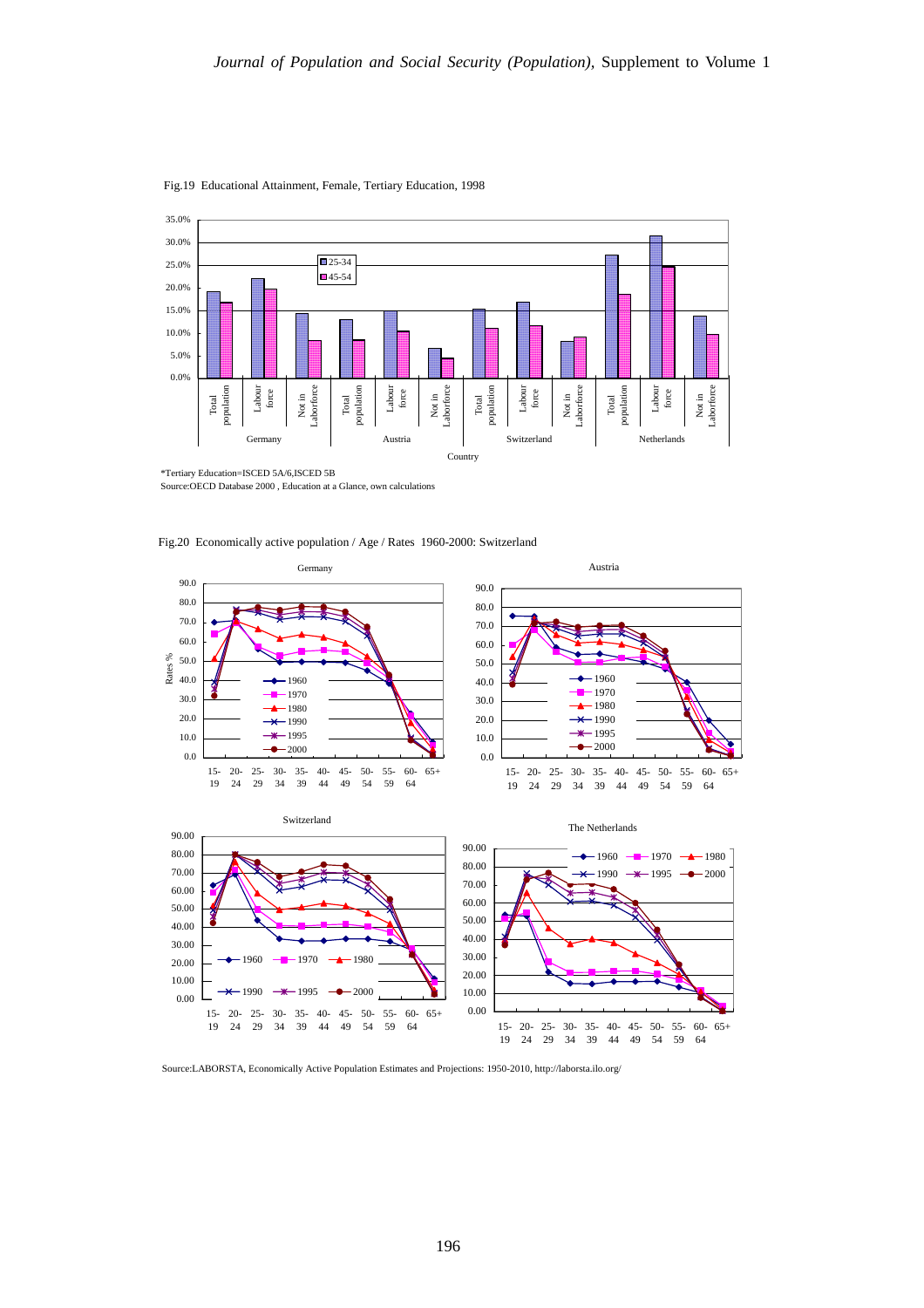|                    | Earnings              |           | 1996  | 1997     | 1998  | 1999     | 2000     |
|--------------------|-----------------------|-----------|-------|----------|-------|----------|----------|
| Germany            | per hour / Mark       | Woman/Man | 73.9% | 74.0%    | 74.1% | 74.5%    | 73.5%    |
| Austria            | per month / Schilling | Woman/Man | 69.1% | 68.7%    | 68.6% | 68.3%    | 68.4%    |
| Switzerland        | per hour / Francs     | Woman/Man | 71.7% | $\cdots$ | 72.0% | $\cdots$ | $\cdots$ |
| <b>Netherlands</b> | per hour / Guilder    | Woman/Man | 76.5% | 76.9%    | 76.9% | 77.5%    | $\cdots$ |

Table 4. wage gap by gender in manufacturing industry 1996-2000

Source: LABORSTA :ILO database on labour statistics operated by the ILO Bureau of Statistics.

#### Fig.21 Unemployed Rates by sex 1969-2000







Source: LABORSTA \*Employment office records

|             | male      |           |       | female    |           |       |
|-------------|-----------|-----------|-------|-----------|-----------|-------|
|             | $20 - 24$ | $25 - 29$ | 15-64 | $20 - 24$ | $25 - 29$ | 15-64 |
| Austria     | 4.3%      | 3.8%      | 4.0%  | 4.9%      | 4.4%      | 4.6%  |
| Germany     | 10.8%     | 9.1%      | 9.2%  | 7.7%      | 7.3%      | 10.3% |
| Netherlands | 2.7%      | L.7%      | 1.2%  | 1.4%      | 1.2%      | 2.3%  |
| Switzerland | 5.4%      | 4.4%      | 3.2%  | 8.4%      | 5.7%      | 4.1%  |

Table 5. Unemployment Rates by age and sex, 1998

Source:OECD Database 2000 , Education at a Glance, own calculations

#### Table 6. Labor Participation rates % of Women, Number of Children in Austria1997

|                        | $20 - 24$ | 25-29                   | 30-34 | 35-39 |
|------------------------|-----------|-------------------------|-------|-------|
| Total                  | 69.7      | 78.0                    | 74.4  | 74.1  |
| Women with<br>no Child | 67.9      | 83.1                    | 88.2  | 89.0  |
| Women with<br>Child    | 78.4      | 72.4                    | 68.7  | 70.1  |
|                        |           |                         |       |       |
|                        |           | child/children under 15 |       |       |
| one child              | 80.9      | 80.3                    | 80.2  | 74.6  |
| $3+$ children          | 75.5      | 63.5                    | 63.3  | 64.0  |
| two children           | 50.0      | 65.9                    | 57.3  | 51.4  |
| Lone Parent            | 89.7      | 85.6                    | 90.3  | 91.5  |

Table 7. Proprotion of Housewife in West and East Germany -FFS 1992

|                               | No Child | Child | $^{\circ}$ Children | $3+$ Children |
|-------------------------------|----------|-------|---------------------|---------------|
| <b>West Germany</b>           | J.I      |       | 01.,                | 01.           |
| East germany                  | ر…       | 4.3   | 0.0                 |               |
| $P1$ $C0$<br>$P_1$ 1 $(1.000$ | $\sim$   |       |                     |               |

Source:Roloff& Dorbritz 1999 53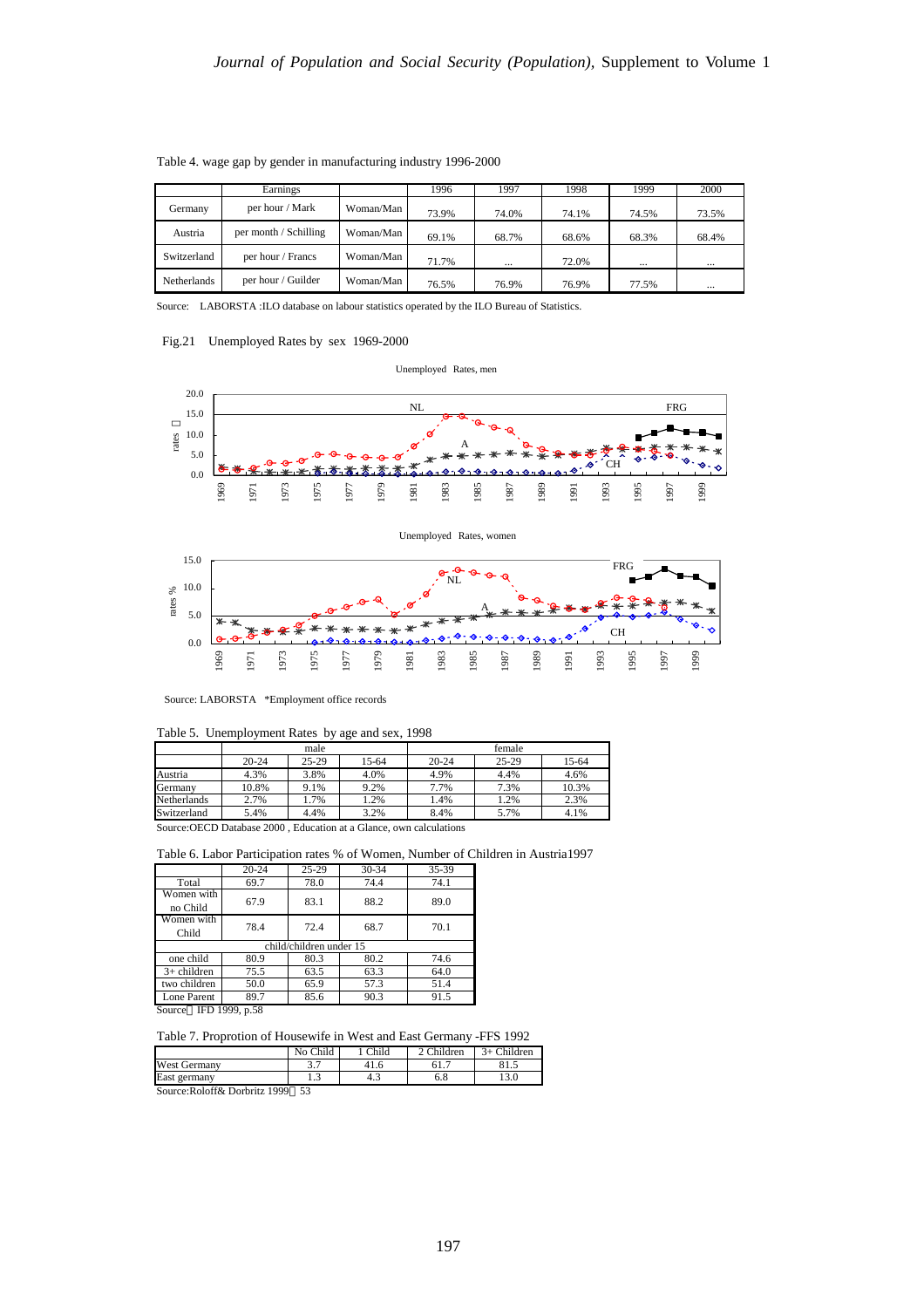|                                | Former West Germany<br>(Germany after<br>unification                                                                                                                                                                                                            | Former East Germany                                                                                                                                                                                                                                                                                                                                                                                          | Austria                                                                                                                                                                                                                                                                                                         | Switzerland                                                                                                                                                                                                                                                                                                                                                                                     | the Netherlands                                                                                                                                                                                                                                                                                     |
|--------------------------------|-----------------------------------------------------------------------------------------------------------------------------------------------------------------------------------------------------------------------------------------------------------------|--------------------------------------------------------------------------------------------------------------------------------------------------------------------------------------------------------------------------------------------------------------------------------------------------------------------------------------------------------------------------------------------------------------|-----------------------------------------------------------------------------------------------------------------------------------------------------------------------------------------------------------------------------------------------------------------------------------------------------------------|-------------------------------------------------------------------------------------------------------------------------------------------------------------------------------------------------------------------------------------------------------------------------------------------------------------------------------------------------------------------------------------------------|-----------------------------------------------------------------------------------------------------------------------------------------------------------------------------------------------------------------------------------------------------------------------------------------------------|
| Backgrounds                    | Any arguments and<br>policies to promote births labour participation of<br>are tabooed still today<br>due to nightmare<br>memories about pro-<br>natalistic policies<br>accompanied racial<br>discriminations under the Nation"<br>Nazi regime.                 | No hesitation to promote<br>women (and fertility) for<br>expanding of labour<br>supply source(in future)<br>under the slogan of "<br>build up the Socialist                                                                                                                                                                                                                                                  | Pro-natalistic policies<br>under the Nazi regime<br>and the feeling against<br>pro-natalistic policies,<br>however the concerns<br>with the negative future<br>influences of low fertility Canton federalisms<br>on the national economy<br>and welfare are officially<br>acknowledged.                         | With neutral position<br>during World War II and<br>no trauma of Nazi<br>regime, the tradition of<br>liberalism and direct<br>democracy based on<br>remain.                                                                                                                                                                                                                                     | Because of the narrow<br>geographical space and<br>high population density,<br>there exists the<br>traditionally strong<br>concern to the<br>appropriate population.                                                                                                                                |
| Basic concept of family policy | The government should<br>be responsible for family<br>according to<br>constitutional<br>prescription (1949) but<br>act only in a subsidiary<br>function to marriage and<br>family and avoid any<br>intervention to individual participation for the<br>affairs. | The government is<br>responsible for family<br>and maternity<br>according to constitution Entwurf in 1929), the<br>(1968). The realization of constitution has no<br>socialist personality and<br>family, promotion of<br>female labour<br>maximization of national<br>production, the<br>population increase and<br>egalitarian treatment for<br>various family forms<br>(i.e.lone parent) are<br>targeted. | In spite of many<br>historical trials<br>e.g.Renner-Mayr-<br>explicit definition for the federal laws and the<br>role of the government<br>on family. The<br>government has provided policy. The official<br>various family policy<br>measures to alleviate the<br>financial burden of child<br>rearing family. | Canton's dominance with Family policies do not<br>different ethnic<br>compositions and<br>weakness of federal state<br>delays implementation of family life and career and<br>developments of<br>institutions for family<br>document tend to show<br>more interest in<br>immigration policy and<br>the integration of<br>foreigners than the issues care by mother at home<br>on low fertility. | target any fertility level<br>but to promote the<br>conformity between<br>to solve the discrepancy<br>between the ideal and<br>realized number of<br>children in family.<br>Despite of introduction<br>of the work sharing<br>system, the dominant<br>value orientation to child<br>did not change. |

#### Table 8. Backgrounds and the basic concept of family policy

| Backgrounds                    | due to nightmare<br>memories about pro-<br>natalistic policies<br>accompanied racial<br>discriminations under the<br>Nazi regime.                                                                                                                                                                                                               | $\frac{1}{2}$<br>expanding of labour<br>supply source(in future)<br>under the slogan of "<br>build up the Socialist<br>Nation"                                                                                                                                                                                                                                                              | pro-natalistic policies,<br>however the concerns<br>with the negative future<br>influences of low fertility<br>on the national economy<br>and welfare are officially<br>acknowledged.                                                                                                                                        | regime, the tradition of<br>liberalism and direct<br>democracy based on<br>Canton federalisms<br>remain.                                                                                                                                                                                                                                                                                      | ngu popumuon uenong<br>there exists the<br>traditionally strong<br>concern to the<br>appropriate population.                                                                                                                                                                                                                                                |
|--------------------------------|-------------------------------------------------------------------------------------------------------------------------------------------------------------------------------------------------------------------------------------------------------------------------------------------------------------------------------------------------|---------------------------------------------------------------------------------------------------------------------------------------------------------------------------------------------------------------------------------------------------------------------------------------------------------------------------------------------------------------------------------------------|------------------------------------------------------------------------------------------------------------------------------------------------------------------------------------------------------------------------------------------------------------------------------------------------------------------------------|-----------------------------------------------------------------------------------------------------------------------------------------------------------------------------------------------------------------------------------------------------------------------------------------------------------------------------------------------------------------------------------------------|-------------------------------------------------------------------------------------------------------------------------------------------------------------------------------------------------------------------------------------------------------------------------------------------------------------------------------------------------------------|
| Basic concept of family policy | The government should<br>be responsible for family<br>according to<br>constitutional<br>prescription (1949) but<br>act only in a subsidiary<br>function to marriage and<br>family and avoid any<br>intervention to individual<br>affairs.                                                                                                       | The government is<br>responsible for family<br>and maternity<br>according to constitution<br>(1968). The realization of<br>socialist personality and<br>family, promotion of<br>female labour<br>participation for the<br>maximization of national<br>production, the<br>population increase and<br>egalitarian treatment for<br>various family forms<br>(i.e.lone parent) are<br>targeted. | In spite of many<br>historical trials<br>e.g.Renner-Mayr-<br>Entwurf in 1929), the<br>constitution has no<br>explicit definition for the<br>role of the government<br>on family. The<br>government has provided<br>various family policy<br>measures to alleviate the<br>financial burden of child<br>rearing family.        | Canton's dominance with Family policies do not<br>different ethnic<br>compositions and<br>weakness of federal state<br>delays implementation of<br>federal laws and the<br>developments of<br>institutions for family<br>policy. The official<br>document tend to show<br>more interest in<br>immigration policy and<br>the integration of<br>foreigners than the issues<br>on low fertility. | target any fertility level<br>but to promote the<br>conformity between<br>family life and career and<br>to solve the discrepancy<br>between the ideal and<br>realized number of<br>children in family.<br>Despite of introduction<br>of the work sharing<br>system, the dominant<br>value orientation to child<br>care by mother at home<br>did not change. |
|                                | Table 9. Maternity and parental leaves                                                                                                                                                                                                                                                                                                          |                                                                                                                                                                                                                                                                                                                                                                                             |                                                                                                                                                                                                                                                                                                                              |                                                                                                                                                                                                                                                                                                                                                                                               |                                                                                                                                                                                                                                                                                                                                                             |
|                                |                                                                                                                                                                                                                                                                                                                                                 | Germany after unification                                                                                                                                                                                                                                                                                                                                                                   | Austria                                                                                                                                                                                                                                                                                                                      | Switzerland                                                                                                                                                                                                                                                                                                                                                                                   | the Netherlands                                                                                                                                                                                                                                                                                                                                             |
| Maternity leaves               | 14 weeks maternity including 6 weeks before birth,<br>of wage replaced. Forbiddance of firing after<br>100<br>4 weeks pregnancy. Take up rate is almost 100%.                                                                                                                                                                                   |                                                                                                                                                                                                                                                                                                                                                                                             | 16 weeks maternity,<br>100<br>of wage replaced.<br>Take up rate is almost<br>100%                                                                                                                                                                                                                                            | 16 weeks maternity<br>(Forbiddance of<br>working). Sharing to<br>father Maximum10<br>weeks is possible. Two<br>weeks more for multiple<br>birth. Replacement rate<br>of salary varies in<br>cantons.                                                                                                                                                                                          | 16 weeks maternity and 2<br>days paternity. 100<br>of<br>wage replaced. Take up<br>rate is almost 100%.                                                                                                                                                                                                                                                     |
| parental leaves                | 3 years parental or child rearing leave, full or part<br>time job until child's 8th Birthday, income-tested<br>two years Child -Rearing Allowance<br>(Erziheungsgeld) related 3 years Job Protection.<br>Acknowledgement of the rearing period in pension<br>law. Female take up rate is 96 . Female proportion<br>of all takers is 97.5 (1998) |                                                                                                                                                                                                                                                                                                                                                                                             | Parental leave replaced<br>by child care allowance<br>for 30 months one parent<br>or 36 months if child care<br>is shared by both parents.<br>Flat rate, high rate for<br>single- and low- income<br>parent allowance.<br>Previous employment<br>requirement eliminated.<br>Female proportion of all<br>takers is 99 (1998). | Right to part-time work<br>until child's 8th birthday.                                                                                                                                                                                                                                                                                                                                        | 6 months parental leave<br>per parent, unpaid.<br>Female take up rate is<br>. males 9<br>1995)<br>40                                                                                                                                                                                                                                                        |
| other family leaves            | The right for a working adult in a two-worker<br>familiy to remain at home up to 10 days per year to<br>care for an ill child under age 12. For single mother<br>up to 20 days, for familiy with several children up<br>to 50 days                                                                                                              |                                                                                                                                                                                                                                                                                                                                                                                             | Family care leave for<br>employee 1 Week per<br>year. Since 1993, Max 2<br>weeks for disease care of<br>child under 12,100<br>of<br>wage replaced. since<br>1998, short cutting of<br>working hours is<br>possible. Care needs for<br>long period.                                                                           | Child adoption leave in<br>adoption of little child<br>under certain ages,<br>lengths of leave and<br>replacement rate of salary<br>vary in cantons.                                                                                                                                                                                                                                          | Family leave-10<br>days/year+ 2 days<br>emergency leave.                                                                                                                                                                                                                                                                                                    |
|                                | Source: The Clearinghouse on International Developments in Child, Youth and Family Policies at COLUMBIA UNIVERSITY                                                                                                                                                                                                                              |                                                                                                                                                                                                                                                                                                                                                                                             |                                                                                                                                                                                                                                                                                                                              |                                                                                                                                                                                                                                                                                                                                                                                               |                                                                                                                                                                                                                                                                                                                                                             |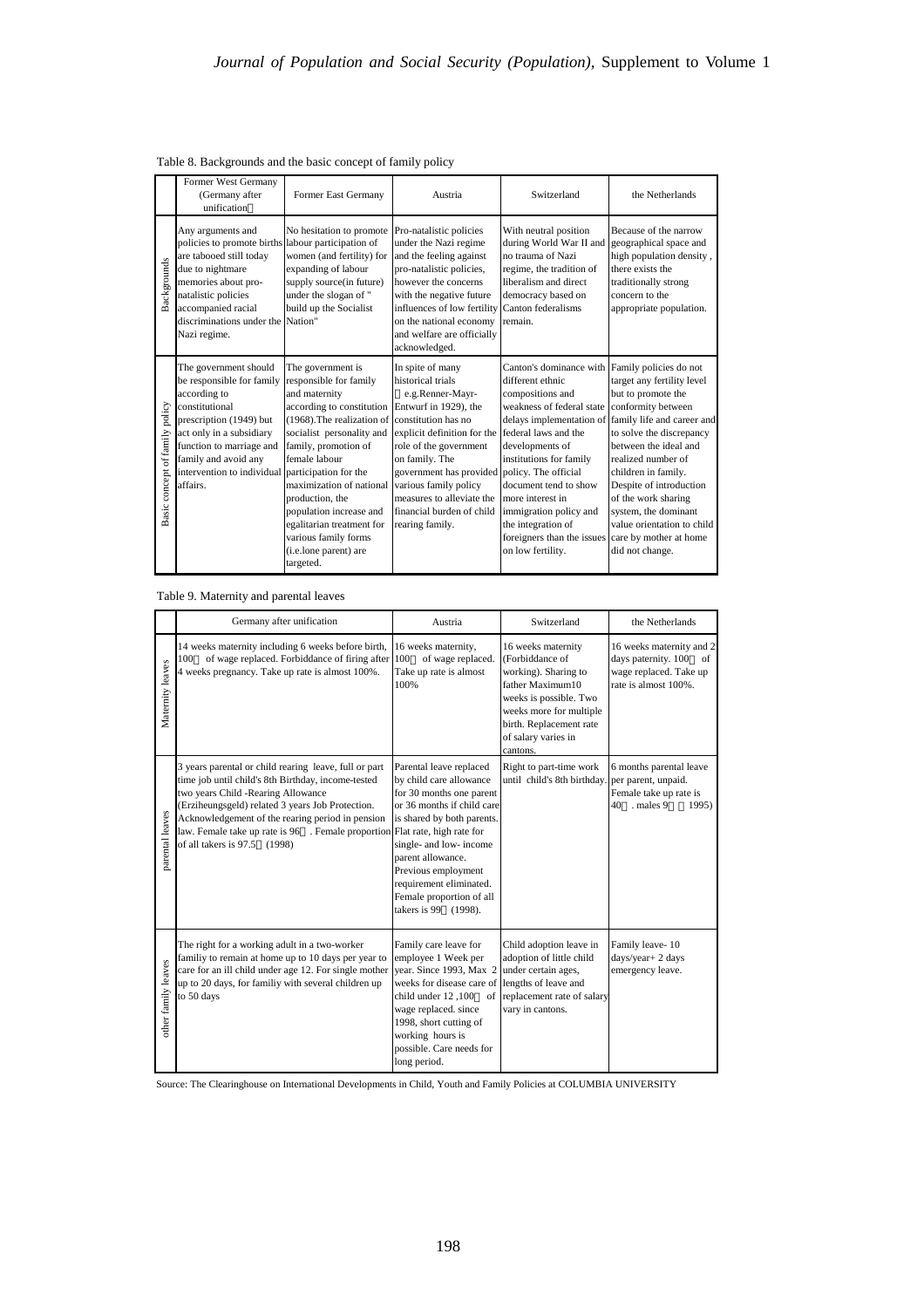Table 10. Early childhood education and care

|                         | Germany                                                                                                                                                                                                                                                                                                   | Austria                                                                                                                                                                                                                                                                                          | Switzerland                                                                                                                                                                   | the Netherlands                                                                                                                                                                                                                                                      |
|-------------------------|-----------------------------------------------------------------------------------------------------------------------------------------------------------------------------------------------------------------------------------------------------------------------------------------------------------|--------------------------------------------------------------------------------------------------------------------------------------------------------------------------------------------------------------------------------------------------------------------------------------------------|-------------------------------------------------------------------------------------------------------------------------------------------------------------------------------|----------------------------------------------------------------------------------------------------------------------------------------------------------------------------------------------------------------------------------------------------------------------|
| $0-3$                   | Coverage rates for infants under Concentration of child care<br>3 (2000) was 5 (West)<br>50% (East), administrated by<br>state welfare bureau for working<br>parents, lone parents, low<br>income parent. State and local<br>governmant, plus parent<br>fees(income related, max 16 -<br>of costs).<br>20 | centres in large cities, East-West administrated fully by canton,<br>disparity, not enough for care<br>under 3 (2000) was 3 .                                                                                                                                                                    | Child care services are<br>commune, and operated by<br>needs. Coverage rates for infants Private organization with public<br>financial support. Not enough<br>for care needs. | For until the 1980's, child care<br>was seen as a task and<br>responsibility of the parents.<br>Recently, the development of<br>facilities delays to increasing<br>demands. Not enough for care<br>needs. Coverage rates for infants<br>under 3 (2000) was 4 .       |
| $4-6$                   | Coverage rates for children<br>aged 3-5 was 85% (2000). 50%<br>places in West, morning and<br>afternoon places without care<br>during lunch break.<br>Administrated by state<br>educational bureau. State and<br>local governmant+ parent<br>fees(income related, max 16 -<br>of costs).<br>20            | Traditionally, Kindergartens are<br>well developed. Coverage rates<br>for children aged 3-5 was<br>80%(2000). Administrated by<br>state welfare bureau, State and<br>$local government + parent fees.$<br>Except for Vienna, morning and<br>afternoon places without care<br>during lunch break. | Preschools are operated mainly<br>by private school or<br>corporations. Concentration of<br>public support in South.                                                          | Kindergartens are well<br>developed. Coverage rates for<br>children aged 3-5 was<br>95%(2000). Administrated by<br>Local Health services and Fire<br>department, opened 7 00AM-<br>6 00PM all year. Financing by<br>Public $(33)$ , employer $(25)$ ,<br>clients(42) |
| $-10$<br>$\overline{ }$ | 30.<br>Primary school:8 00-12<br>Meal provisions are few.<br>Minimum teaching hours are<br>525 annual hours at about 7<br>years-old,761 annual hours at<br>about 10 years-old.<br>Source: The Clearinghouse on International Developments in Child, Youth and Family Policies at COLUMBIA UNIVERSITY      | Primary school:8 00-12 00 or Teaching hours in primary<br>13:00. Meal provisions are few.<br>Minimum teaching hours are<br>630 annual hours at about 7<br>years-old, 750 annual hours at<br>about 10 years-old.                                                                                  | education are 883 hours per<br>year.                                                                                                                                          | Primary school:8 30-12 00<br>and 13:15-15:30. Meal<br>provisions, Child care during<br>lunch break. Minimum teaching<br>hours are 880 annual hours at<br>about 7 years-old, 1000 annual<br>hours at about 10 years-old.                                              |

Table 11. Tax deductions and child allowances

|                             |                 | Germany                                                                                                                                                                                                                     | Austria                                                                                                                                                                              | Switzerland                                                                                                                                                                                                                                 | the Netherlands                                                                                                                                                                                                                           |
|-----------------------------|-----------------|-----------------------------------------------------------------------------------------------------------------------------------------------------------------------------------------------------------------------------|--------------------------------------------------------------------------------------------------------------------------------------------------------------------------------------|---------------------------------------------------------------------------------------------------------------------------------------------------------------------------------------------------------------------------------------------|-------------------------------------------------------------------------------------------------------------------------------------------------------------------------------------------------------------------------------------------|
|                             | child benefit   | DM3,456 per Parent (DM6,912<br>for lone parent) per year, only<br>for high income parent without<br>child allowance.                                                                                                        | 700 ATS per child, not income<br>related, at lease exemption of a<br>half of the substance minimum                                                                                   | No child benefit.                                                                                                                                                                                                                           | Child benefit for children under<br>27, only for high income parent<br>without child allowance.                                                                                                                                           |
| Tax deductions              | others          | Tax abatement for the education<br>of dependent children<br>annually, DM 1,800 per<br>child, DM 2,400 over 18 at<br>home, DM 4,200 not at home,<br>only for parent with child                                               | Tax exemption for one earner<br>family and for lone parent<br>familiy: 5,000 ATS per year, for<br>low income family, cash<br>payment instead of tax<br>exemption.                    | Nothing in particular.                                                                                                                                                                                                                      | Tax exemption for the cost of<br>child day care, only in the case<br>of full time job, Child under 12<br>over 5 days per week                                                                                                             |
|                             | Maternity       | of wage replaced for<br>100<br>employee, DM 25 Birth grant<br>per day for Maternity leave,<br>special needs children receive<br>benefit (no age limit)                                                                      | of wage replaced for<br>100<br>employee, 300ATS Birth grant<br>per day for self-employed,<br>farmer, additional grant for<br>special needs children                                  | Birth grants. Replacement rate of 100<br>salary varies in cantons.<br>Customarily, Replacement of at<br>least 3 weeks salary                                                                                                                | of wage replaced for<br>employee                                                                                                                                                                                                          |
|                             | Child rearing   | Max DM 600 per month income<br>related child rearing allowance<br>until child's second Birthday<br>including maternity leave<br>allowance.                                                                                  | Monthly 5,565 ATS child<br>rearing allowance for employee,<br>Monthly 1,000ATS little child<br>rearing allowance until 1st<br>Birthday for parent without<br>child rearing allowance | Nothing in particular.                                                                                                                                                                                                                      | Monthly 960 guilders for<br>maximum 18 months, child<br>rearing, disease care or<br>education leave allowance.                                                                                                                            |
| Family and child allowances | child allowance | DM 270/month for 1st and<br>2nd DM 300/month for 3d<br>DM350/month for 4th and<br>subsequent child. Child must be<br>under 18 under age 21 if<br>unemployed, 27 if student, no<br>limit if disabled).                       | From 1,450ATS/month to<br>2,350ATS /month varies at child<br>age. Child must be under 19 (26<br>if student, no limit if disabled),<br>payed to only one of parents.                  | Federal program, 160<br>francs/months for first 2<br>children:165 francs/months for<br>3rd and subsequent children,<br>Child must be under age 16 (20)<br>if unable to work and not<br>received full disability pension,<br>25 if student). | Range from 321.92 guilders per<br>quarter for family with one child<br>under age 6 to 641.69 guilders<br>per quarter for family with 6<br>children between 12 and 17.<br>Adjustment made twice a year<br>on basis of price index changes. |
|                             | others          | Assistance for education (BAfö<br>G), Vocational Training<br>Allowance under the<br><b>Employment Promotion Act,</b><br>Housing allowance (Wohngeld),<br>Child allocation under the Home<br><b>Ownership Assistance Act</b> | Advance maintenance payments<br>to minor children, various public<br>social insurance schemes.<br>Assistance for education.                                                          | Various public social insurance<br>schemes.                                                                                                                                                                                                 | Housing allowance to low<br>income family (above all to<br>female lone family). Public<br>medical insurance schemes for<br>low income family.                                                                                             |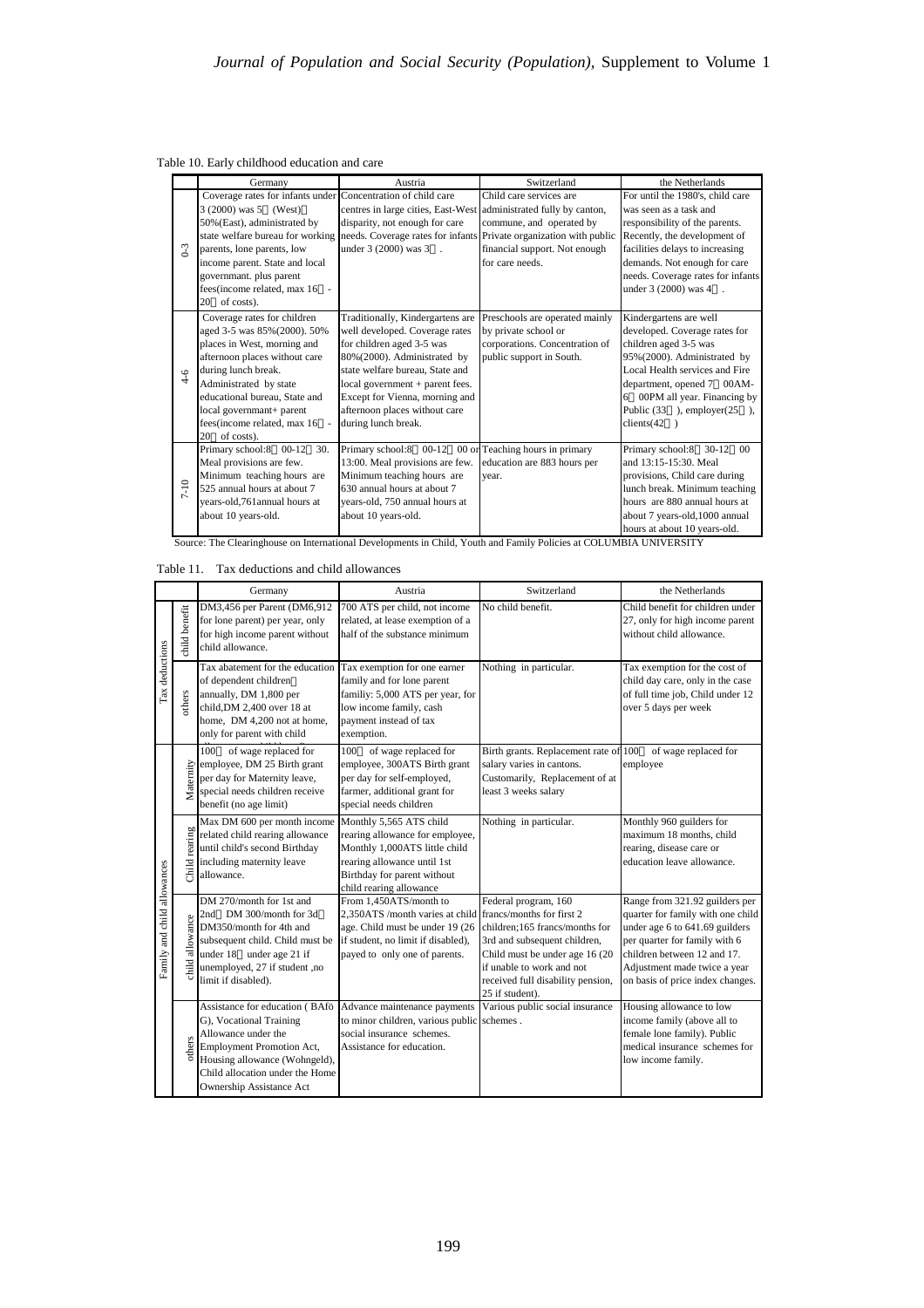## **References**

- Beets, G., Nico van Nimbergen,1999. "Population issues in the Netherlands", paper prepared for the National Institute of Population and Social Security Research
- Beets, G., and N. van Nimwegen, 1999. "Population Issues in the Netherlands", Trans. N. Fukuda. The Journal of Population Problems, 55-3, pp. 27-51 (Japanese)
- Bossfeld, H.P., J.Huininik &G.Rohwer, 1991. "Wirkt sich das steigende Bildungsniveau der Frauen tatsächlich negativ auf den Prozeß der Familienbildung aus ? ", Zeitschrift für Bevölkerungswissenschaft, JG 17, 3-1991 S. 337-351, Harald Boldt Verlag
- Bundesamt für Statistik, 1996. Bevölkerung und Gesellschaft im Wandel:Bericht zur demographischen Lage der Schweiz, Bern: Bundesamt für Statistik
- BMUJF (Bundesministerium für Umwelt, Jugend und Familie), 1999a. Zur Situation von Familien und Familienpolitik in Östreich, 4.Östreichscher Familienbericht, Band 1
- Calot, G., 1998. Two Centuries of Swiss demographic history Graphic album of the 1986-2050 period, Swiss Federal Statistical Office(SFSO)
- Dorbritz, J. und K.Schwarz, 1996. "Kinderlosigkeit in Deutschland ein Massenphänomen? Analysen zu Erscheinungsformen und Ursachen", *Zeitschrift für Bevölkerungswissenschaft*, JG 21, 3/1996, Harald Boldt Verlag, pp.231-261
- Dorbitz, J .und K. Gärtner, 1998. "Bericht 1998 über die demographische Lage in Deutschland mit dem Teil B ' Ehescheidungen- Trends in Deutschland und im internationalen Vergleich' ". *Zeitschrift für Bevölkerungswissenschaft*, JG 23, 4-1998 pp. 373-458, Leske+Burdrich
- Fukuda, N., 1999. "Determinants of the Timing of first Childbearing in Contemporary Japan: Socio-economic or Attitudinal factors ?". The Journal of Population Problems, 55-1, pp. 1-19 (Japanese)
- Fux, B., 1997." Switzerland: the Family Neglected by the State" in F.-X. Kaufmann et al.(Ed.), Family Life and Policies in Europe Vol. I :Structure and Trends in the 1980s. Oxford: Clarendon Press, pp. 349-293
- Garssen, J., Joop de Beer, et al (Ed.), 1999. Statistics Netherlands. Voorburg/Heerlen
- Hara, T., 2000." Fertility Development and Family Policy in the Federal Republic of Germany". Hokkaido Tokai Univ. Bulletin in Humanities & Sosial Sciences,13, pp. 149-175 (Japanese)
- Hara, T., 2001a." The limited development of cohabitation and its influence factors". Japanese Journal of Family Sociology, 13-1, pp. 87-97 (Japanese)
- Hara, T., 2001b." Family Policy and Policy Acceptance in the Federal Republic of Germany ". Contemporary Sociological Studies, 14, pp. 141--165 (Japanese)
- Höhn, C., 1997. ""Fertility and Family Policies in Germany: Experiences from One to Two to One Germany". The Journal of Population Problems, 53-2, pp. 1- 15 (Japanese)
- IFD (Hrsg.), I.M. Tazi-Preve, J. Kytir, G.Lebhart and R. Münz, 1999. Bevölkerung in Österreich, Wien: Institut für Demographie (IFD)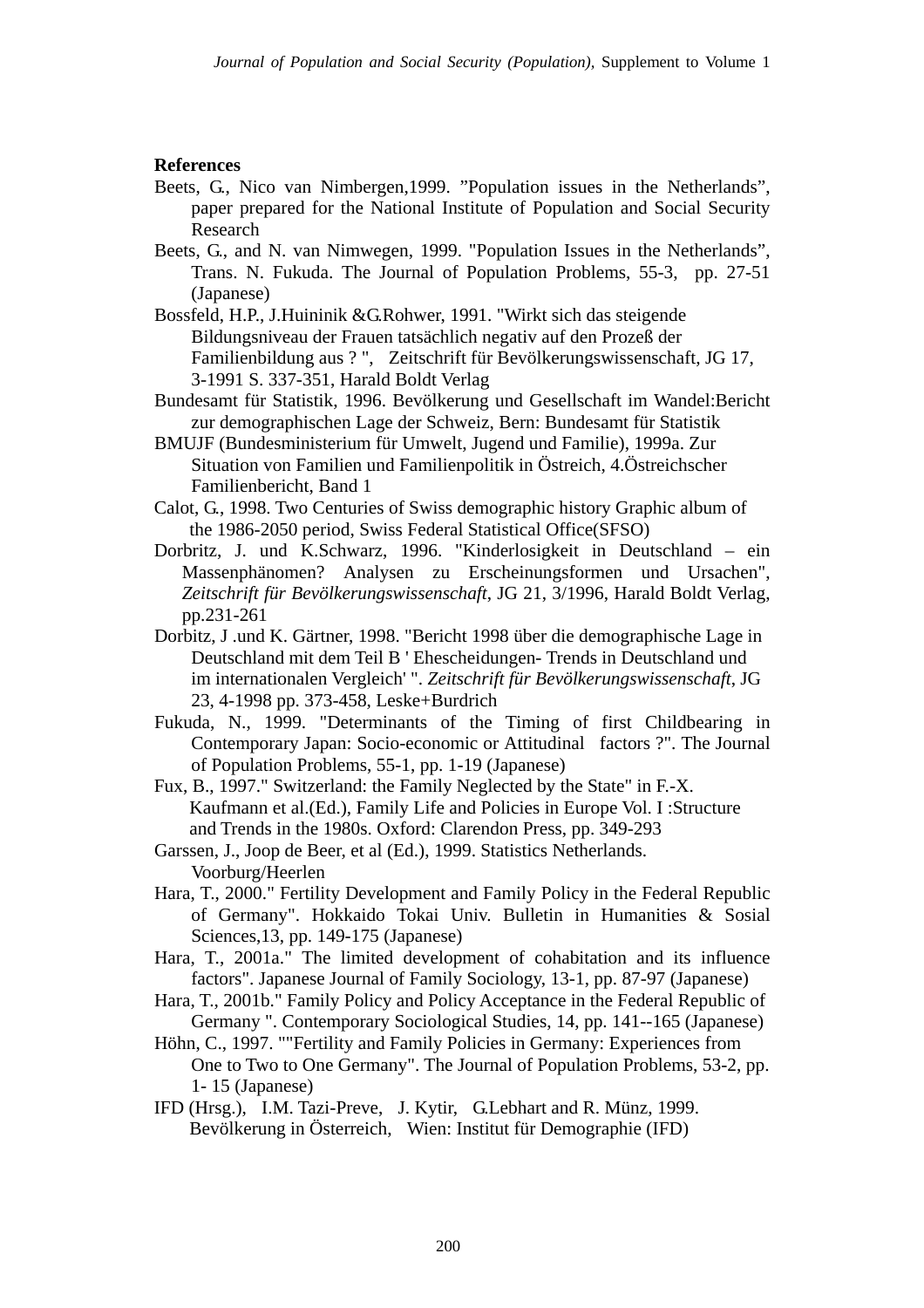- Klein,T., 1999. "Verbreitung und Entwicklung Nichtehelicher Lebensgemeischaften im Kontext des Wandels partnerschaftlicher Lebensformen". in T.Klein und W.Lauterbach (Hrsg.), Nichteheliche Lebens-gemeinschaften -Anayse zum Wandel partnerschaftlicher Lebensformen, Obladen:Leske+Budrich, pp.63-94
- Klijzing E. and M. Macura, 1997. "Cohabitation and Extra-marital Childbearing: Early FFS Evidence" in IUSSP (International Union for the Scientific Study of Population], International Population Conference, Beijing 1997, Vol. 2. pp. 885-901
- Lesthaeghe, R., 2001. "Postponement and recuperation: Recent fertility trends and forecasts in six Western European countries. (Austria, Belgium, France, Germany, Switzerland and the Netherlands)
- Lohkamp-Himmighofen, M., 1999. "Familienpolitischen Maßnahmen bei Mutterschaft und der Erziehung von Klienkindern in den Mitgliedsstaaten der EU, Norwegen und der Schweiz". *Zeitschrift für Bevölkerungswissenschaft*, JG 24,1/1999, pp. 47-64.
- Müller, R., T. Sommer und A.Timm, 1999. "Nichteleiche Lebensgemeinschaft oder Ehe? –Einflüsse auf die Wahl der Pertonerschaftsform beim ersten Zusammenzug im Lebenslauf". *Zeitschrift für Bevölkerungswissenschaft*, Jg.. 24, 4/1999, pp. 449-472
- Niemeyer, F., 1994. "Nichtehliche Lebensgemeinschaften und Ehepaare Formen der Pertnerschaft gestern und heute". Wirtschaft und Statistik 7/1994, pp.504-517
- OECD Database 2000. Education at a Glance. OECD Publications (CD-ROM)
- Otani, K., 1993. The Analysis of Fertility in the Contemporary Japan. Kansai University Press (Japanese)
- Ryder, N., 1980. "components of temporal variations in American fertility," in R. W. Hiorn (ed.), Demographic Patterns in Developed Societies. London: Talor and Francis, pp. 15-54.
- Schwarz, K., 1999a. "Rückblick auf eine demographische Revolution Überleben und Sterben, Kinderzahl, Verheiratung, Haushalte und Familien, Bildungsstand und Erwerbstätigkeit der Bevölkerung in Deutschland im 20.Jahrfundert im Speigel der Bevölkerungsstatistik". *Zeitschrift für Bevölkerungswissenschaft*, Jg.24,3/1999, Opladen:Verlag Leske+Budrich, pp. 229-279
- Schwarz,K., 1999b." Bedeutung der Berufsbildungsabschusse für Verheiratung und Kinderzahl der frauen und Männer in den alten Bundesländer". *Zeitschrift für Bevölkerungswissenschaft*, Jg.24,2/1999, Verlag Leske+Budrich, pp. 213-226
- The Clearinghouse on International Developments in Child, Youth and Family Policies at COLUMBIA UNIVERSITY, 2002. [http://www.childpolicyintl.org/]
- Van Nimwegen, N., M.Blommesteijnm,H. Moors,G. Beets, 2001." Late motherhood in the Netherlands: current trends, attitudes and policies". NIDI